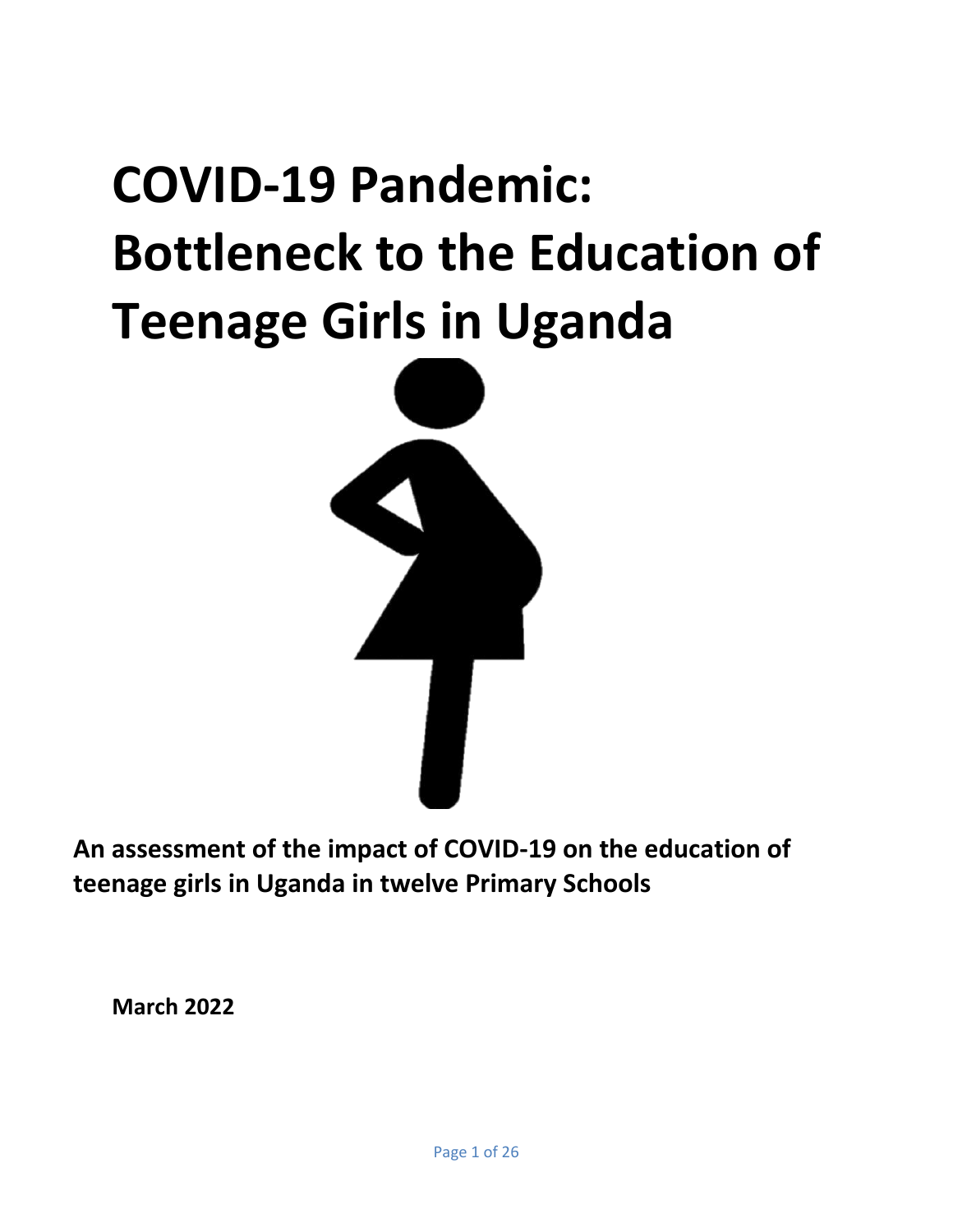# **Table of Contents**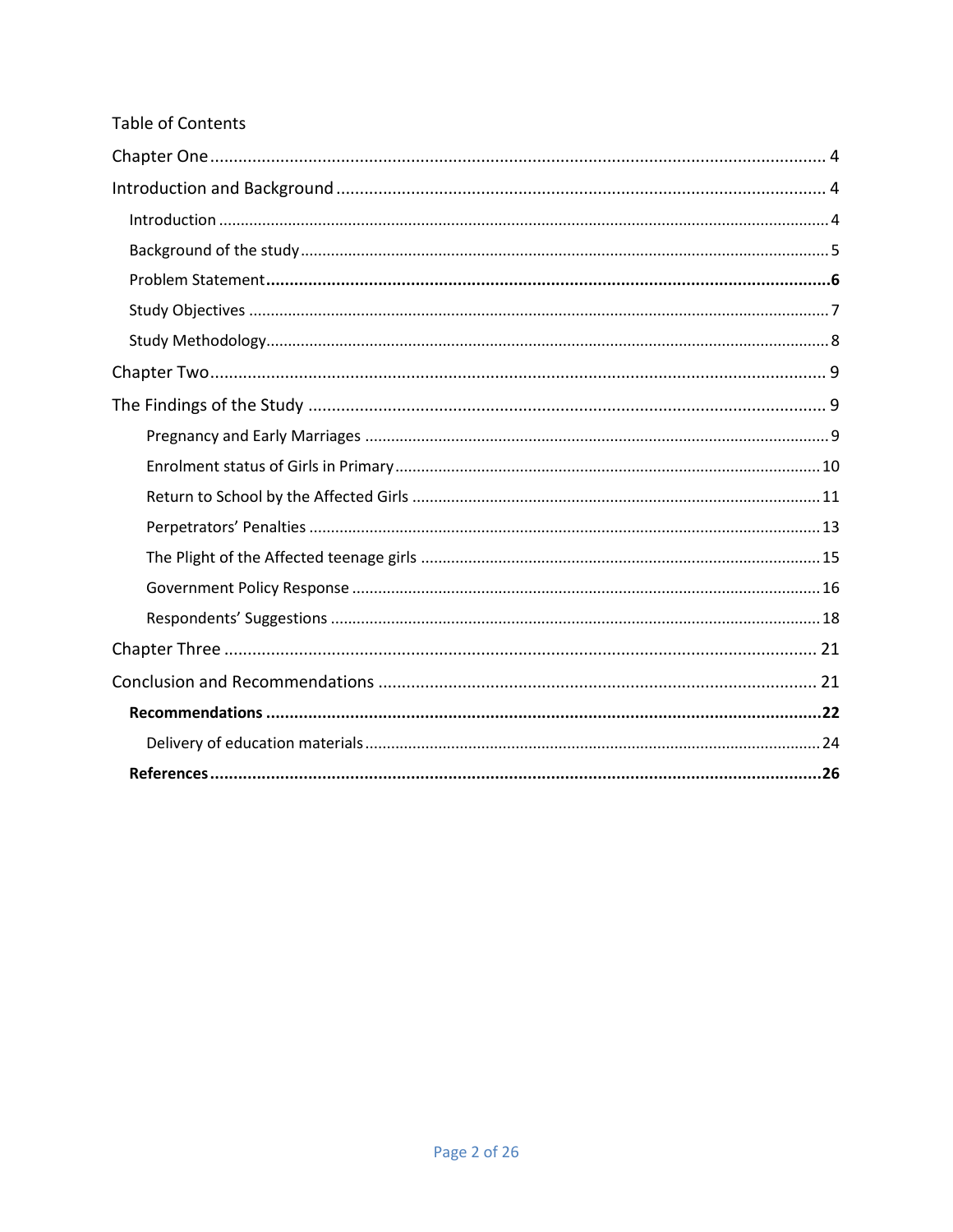# **List of Abbreviations**

| AFJN:              | Africa Faith Justice Network                                  |
|--------------------|---------------------------------------------------------------|
| ARU:               | Association of Religions of Uganda                            |
| <b>COVID-19:</b>   | Corona Virus Disease-2019                                     |
| DHIS:              | District Health Information System                            |
| FGD <sub>s</sub> : | <b>Focus Group Discussions</b>                                |
| FGM/C:             | Female Genital Mutilations/ Cutting                           |
| ICPD:              | International Conference on Population and Development        |
| <b>JPIIJPC</b>     | John Paul II Justice and Peace Centre                         |
| MJNLC:             | Mwalimu Julius Nyerere Leadership Centre                      |
| MoES:              | Ministry of Education and Sports                              |
| NDP:               | National Development Plan                                     |
| <b>SDGs</b>        | Sustainable Development Goals                                 |
| SGBV:              | Sexual and Gender Based Violence                              |
| GOU:               | Government of Uganda                                          |
| UNESCO:            | United Nations Education Scientific and Cultural Organization |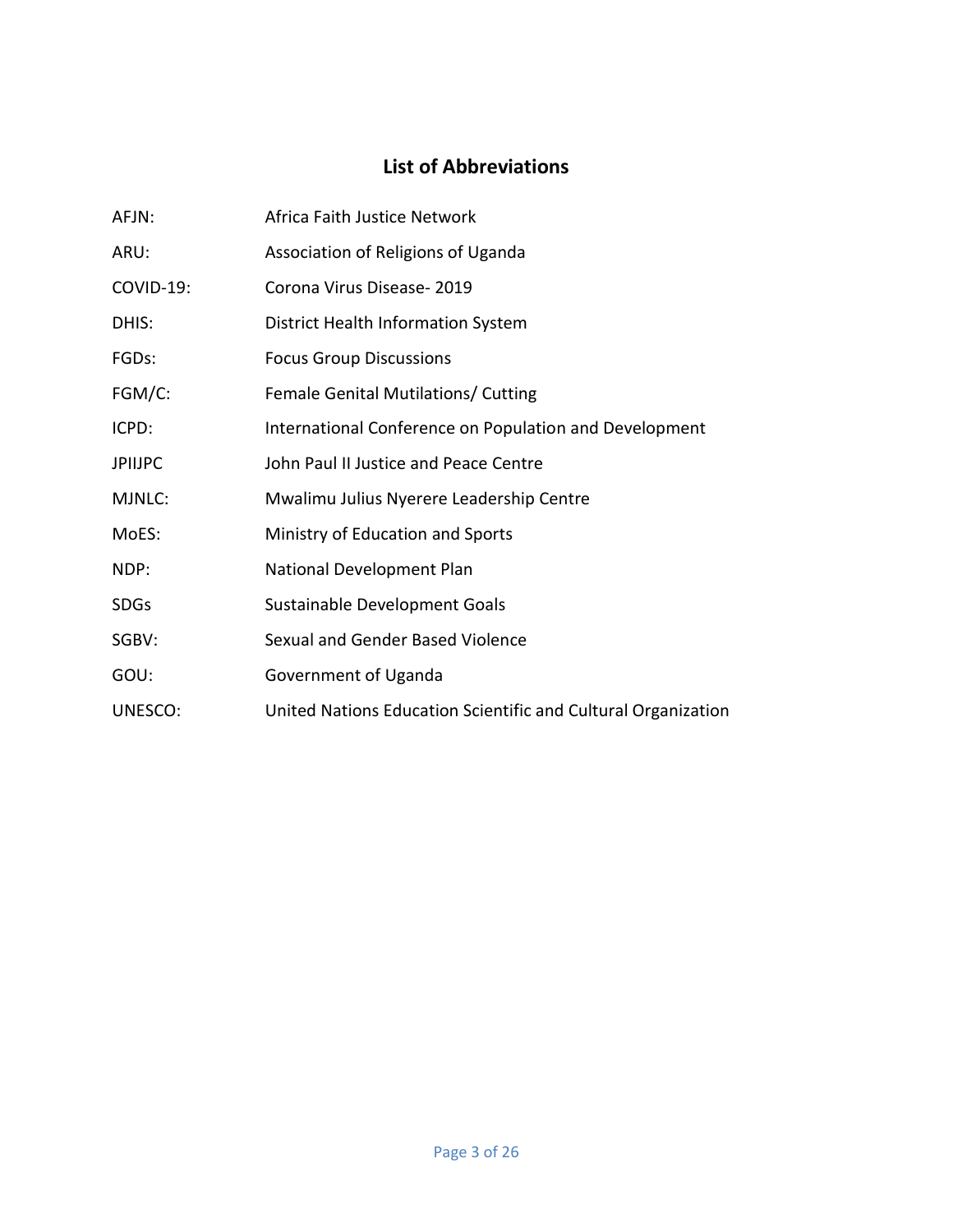# **Chapter One**

# **Introduction and Background**

#### <span id="page-3-2"></span><span id="page-3-1"></span><span id="page-3-0"></span>**Introduction**

 $\overline{\phantom{a}}$ 

In December 2019, a novel strain of corona virus, Severe Acute Respiratory Syndrome Corona Virus 2 (SARS-CoV2 or COVID-19) was identified in Wuhan, China, and continued to spread globally. <sup>1</sup> Within a very short period, this virus had spread to many parts of the world. In a period of less than four months in March 2020, the World Health Organization (WHO) declared this outbreak to be a global pandemic<sup>2</sup>. Countries far off in Africa too became affected by the spread of the virus. Uganda confirmed its first case of COVID-19 and started implementing a response to limit or reduce its spread in March 2020. By July, 2020, Uganda had registered over 1,100 COVID-19 cases and 2 deaths, out of 260,000 persons who had been tested<sup>3</sup>. The government had to devise measures to deal with this pandemic. The initial measures implemented from end of March until early June 2020 included regular hand-washing, social distancing, school, religious institutions, office and shop closure (only essential services continued), a ban on all private and public transport, and night curfew. It is the school closure that has had an adverse effect on the school going children especially the adolescents in the upper primary. It is important for both parents and the authorities to consider innovative ways of ensuring education continues for the affected girl. School closures caused by COVID-19 pandemic triggered significant challenges for education systems to respond to the needs of different school going groups whose learning and well-being have been heavily impacted. After the re-opening of the schools, policy initiatives need to be taken to support the educational, social and emotional needs of these students and their families who are adversely affected by the pandemic.

John Paul II Justice and Peace Centre (JPIIJPC), Association of Religious in Uganda (ARU) Department of Justice and Peace, and Catholic Secretariat Department Lay Apostolate in partnership with Makerere University Julius Nyerere Institute (MJNLC) supported by Africa Faith Justice Network (AFJN) conducted a study in March to ascertain the challenges posed by COVID-19 on the Education of the teenage girls in Uganda. The study focused on understanding the impact of COVID-19 restrictions on the education of the teenage school girls. The findings of the study provide key areas for advocacy by the partners and other stakeholders in promoting the education of teenage girls which has been hampered by the measures adopted by government to curb down the spread of COVID-19 in Uganda.

<sup>2</sup> WHO Director-General's opening remarks at the media briefing on COVID-19 - 11 March 2020, [https://www.who.int/director-general/speeches/detail/who-director-general-s-opening-remarks-at-the-media](https://www.who.int/director-general/speeches/detail/who-director-general-s-opening-remarks-at-the-media-briefing-on-covid-19---11-march-2020)[briefing-on-COVID-19---11-march-2020](https://www.who.int/director-general/speeches/detail/who-director-general-s-opening-remarks-at-the-media-briefing-on-covid-19---11-march-2020)

<sup>3</sup> <https://www.worldometers.info/coronavirus/country/uganda/>

<sup>1</sup> Shereen et al., Emergence of a Novel Coronavirus, Severe Acute Respiratory Syndrome Coronavirus 2: Biology and Therapeutic Options, Journal of Clinical Microbiology ASM Journals, Vol. 58, No. 5., <https://journals.asm.org/doi/10.1128/JCM.00187-20>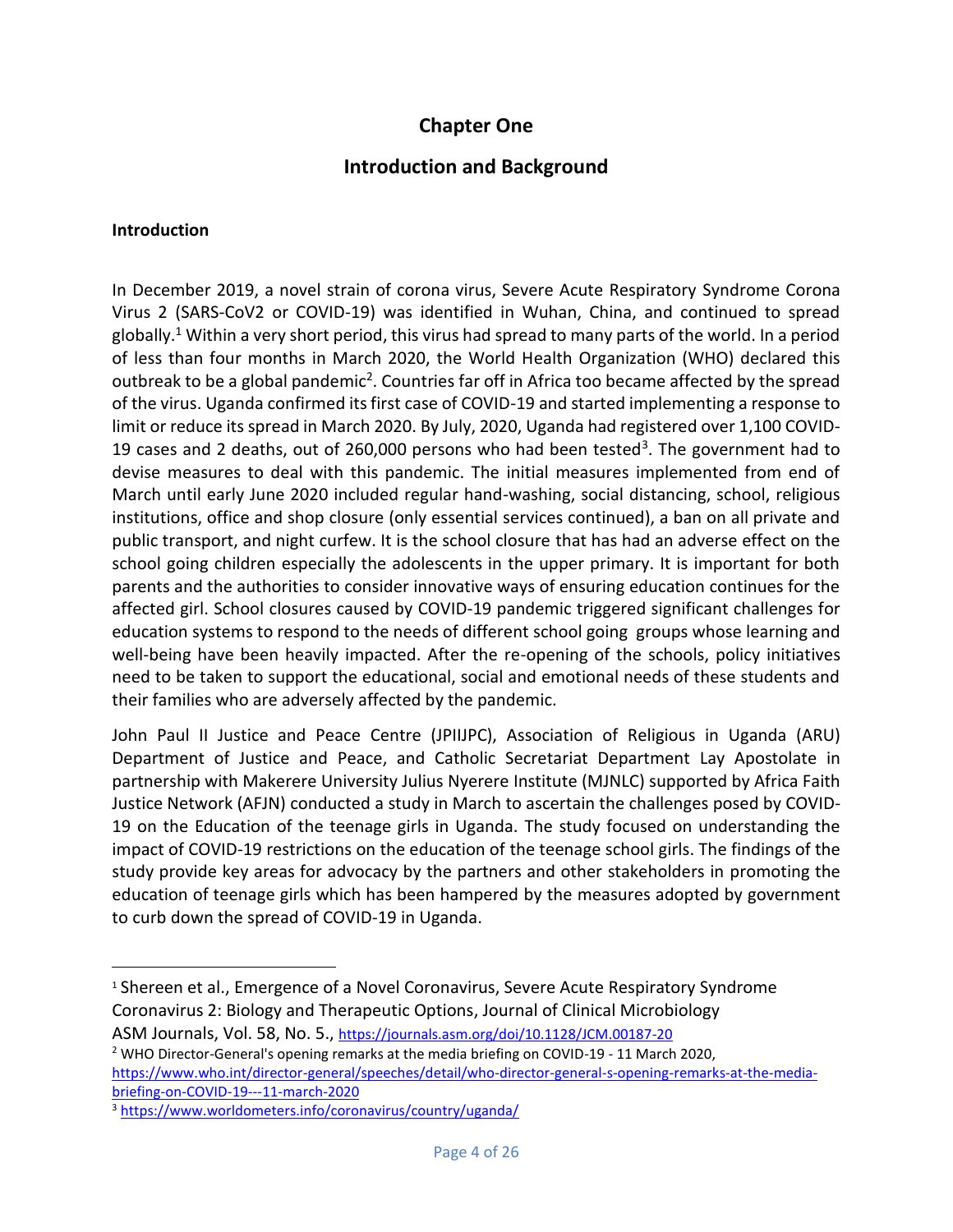#### <span id="page-4-0"></span>**Background of the study**

Adolescents make up a quarter of the population in Uganda, yet life is harsh for many. Poverty, HIV and AIDS, early marriage, teenage pregnancy, gender-based violence and low participation in secondary education make it difficult for them to fulfil their potential. They face multiple vulnerabilities. Many of them drop out of school as a result of unwanted teenage pregnancy and early marriage. According to Uganda Bureau of Statistics UBOS (2018), almost a quarter (one in four or 25%) of Ugandan women has given birth by the age of 18<sup>4</sup>. Close to half are married before their 18<sup>th</sup> birthday and continue having babies into their mid-40s<sup>5</sup>. Uganda has one of the world's highest maternal mortality rates, with 18 mothers dying every day in pregnancy or during and after childbirth<sup>6</sup>. The traditional practice of child marriage and female genital mutilation/cutting (FGM/C) also persists in many communities. In 2013, Uganda ranked 16<sup>th</sup> out of 25 countries with the highest rate of child marriages<sup>7</sup>. In the Pokot community in Amudat district (Karamoja), almost all girls (95%) have been cut to make them more 'marriageable'. Both practices are devastating for girls' physical and mental health<sup>8</sup>.

COVID-19 pandemic has created a crisis within a crisis for adolescent girls, the country has recorded an increase in the number of girls who have become pregnant during COVID-19 lockdowns. The COVID-19 pandemic, as in the rest of the world, has impacted all aspects of life in Uganda, resulting in school closures, loss of jobs, and disruptions in access to health and social services. But no group has felt the effects of the pandemic more than adolescent girls<sup>9</sup>. Ugandan school children stayed out of school for more than 400 days from March 2020 to 10<sup>th</sup> Jan 2022 when schools were officially opened. As a result, adolescent girls were deprived of the social protection that school offers and were exposed to risks of sexual violence, exploitation and abuse, child marriages, and teenage pregnancies. A total of 354,736 teenage pregnancies were registered in 2020, and 196,499 in the first six months of 2021 $^{10}$ . Analysis of data on first Antenatal Care visits from District Health Information System (DHIS-2) showed that there was a 17% spike in teenage pregnancies between March 2020 and June 2021. Additionally, poverty led to some parents to marry off their daughters in order to make money to survive.

One of the best ways to reduce vulnerability, poverty and exclusion among girls is education, but access to secondary education and completion of primary education among them is low in

 $\overline{a}$ 

 $10$  Ibid.

<sup>&</sup>lt;sup>4</sup> Fact Sheet on Teenage Pregnancy, 2021, [https://uganda.unfpa.org/sites/default/files/pub](https://uganda.unfpa.org/sites/default/files/pub-pdf/teenpregnancy_factsheet_3.pdf)[pdf/teenpregnancy\\_factsheet\\_3.pdf](https://uganda.unfpa.org/sites/default/files/pub-pdf/teenpregnancy_factsheet_3.pdf)

<sup>5</sup> [https://www.unicef.org/uganda/what-we-do/adolescent-development;](https://www.unicef.org/uganda/what-we-do/adolescent-development) UNICEF, Ending Child Marriage and Teenage Pregnancy in Uganda, A Formative Research to Guide the Implementation of the National Strategy on Ending Child Marriage and Teenage Pregnancy in Uganda, Final Report – December 2015, pages VIII, 18. [\(https://www.unicef.org/uganda/media/3901/file\)](https://www.unicef.org/uganda/media/3901/file).

<sup>&</sup>lt;sup>6</sup> Fact Sheet on Teenage Pregnancy, 2021, [https://uganda.unfpa.org/sites/default/files/pub](https://uganda.unfpa.org/sites/default/files/pub-pdf/teenpregnancy_factsheet_3.pdf)[pdf/teenpregnancy\\_factsheet\\_3.pdf](https://uganda.unfpa.org/sites/default/files/pub-pdf/teenpregnancy_factsheet_3.pdf)

 $<sup>7</sup>$  Ibid.</sup>

<sup>&</sup>lt;sup>8</sup> Ibid.

<sup>9</sup> [https://uganda.unfpa.org/en/news/addressing-teenage-pregnancy-during-COVID-19-pandemic](https://uganda.unfpa.org/en/news/addressing-teenage-pregnancy-during-covid-19-pandemic) 15 October 2021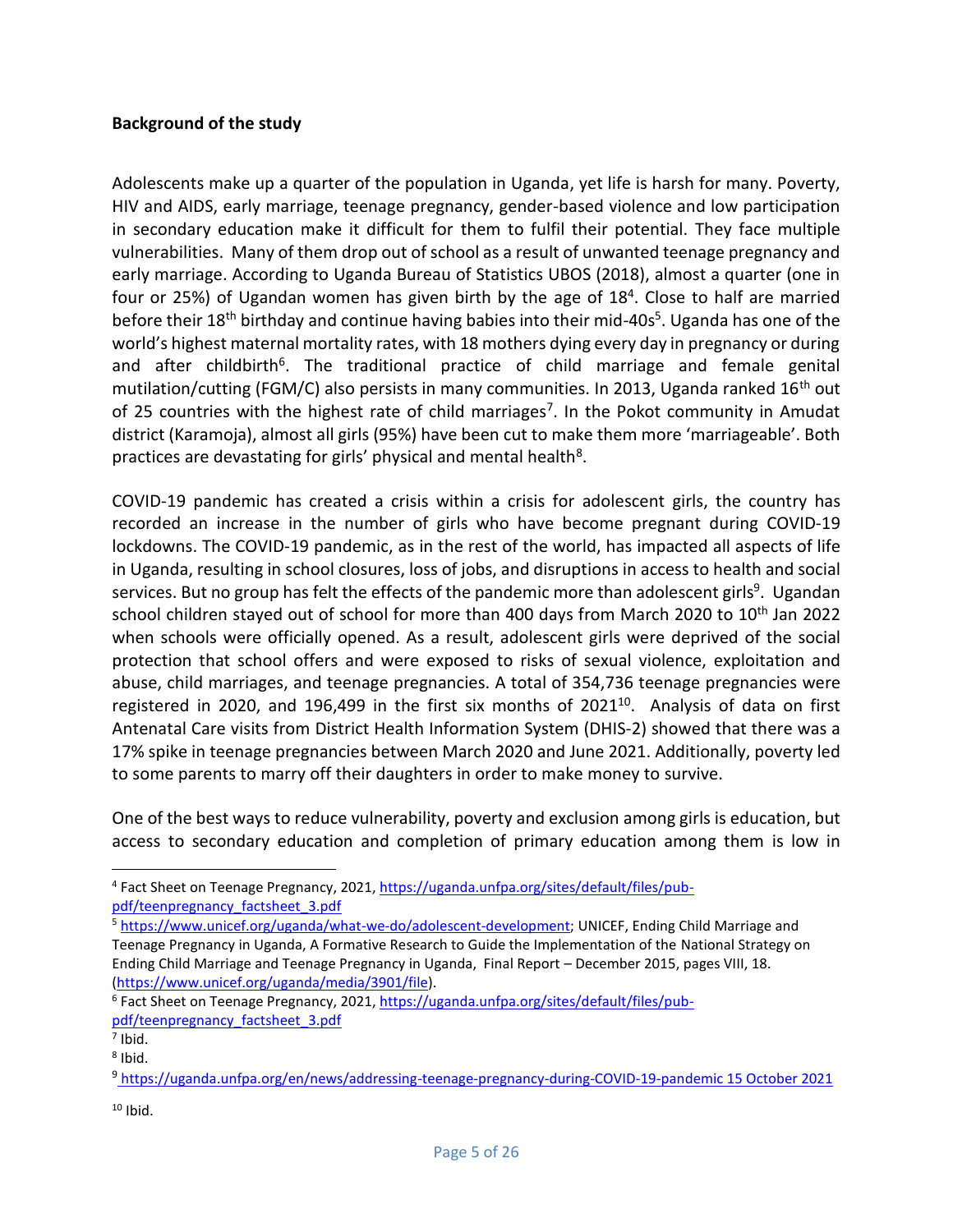Uganda. Only a fifth of adolescents of the right age are enrolled in secondary schools<sup>11</sup>. In addition to teenage pregnancy and child marriage, school fees and other related costs are key factors that keep adolescent girls out of school. Violence is another barrier to the girls' education. Instead of having protective and safe learning spaces, many girls face sexual harassment and rape in schools. A study on gender-based violence against children in Acholi and Karamoja in 2013 found that the majority of primary and secondary school children had experienced sexual abuse. The emergence of COVID-19 has compounded this plight. The COVID-19 pandemic created a crisis within a crisis for adolescent girls and a lot more needs to be done. At the International Conference on Population and Development (ICPD+25) summit in Nairobi in November 2019 Uganda made a commitment to eliminate obstacles that stand in the way of girls' empowerment including teenage pregnancy. This study established the exacerbated impact of COVID-19 on the education of teenage girls in Uganda, the effectiveness of measures by the government to address the negative impact, and provide policy options in addressing the aggravated impact of COVID-19 pandemic on the education of the teenage girls.

#### <span id="page-5-0"></span>**Problem Statement**

 $\overline{a}$ 

To alleviate the effects of COVID-19, the government developed some common practices to foster equity and inclusion by the distribution of food and educational materials. Though the lockdown has eased and the schools are open, some pupils are unable to access educational facilities. They were either married off during the lockdown or got pregnant or lack school fees and scholastic material or other complication that cannot allow them to continue with their education. Though the real number of such girls is not known, there are known examples in Uganda and elsewhere. Unfortunately, this category of learners has not been recognised as vulnerable and therefore need special attention. The Ministry of Education & Sports (MoES) developed an Education Sector COVID-19 response plan for continuity of learning to support learning during the lockdown period. The support provided learning materials to over 2,900,000 children and through radio lessons and digital learning more children were supported as well to learn. However, even then the girl child was disadvantaged as the COVID-19 imposed more house hold cores on them. As the government opened school in January, as one of the measures to ensure inclusive education, it allowed all leaners to return to school including those pregnant and those who have delivered. It is not clear if the government was prepared for the total well-being of all the learners by this policy. Many countries, in opening school after lockdown, planned to provide counselling for pupils, special support measures for learners from socio-economically disadvantaged backgrounds, special support measures for learners who may have been victims of violence at home and special support measures for students in psychological distress.

As school opened on the 10<sup>th</sup> January 2022 this year, it is becoming apparent that most of the girls that got pregnant and married out will miss to further their education as well as those who

<sup>11</sup> [https://www.unicef.org/uganda/what-we-do/adolescent-development;](https://www.unicef.org/uganda/what-we-do/adolescent-development) UNICEF, Ending Child Marriage and Teenage Pregnancy in Uganda, A Formative Research to Guide the Implementation of the National Strategy on Ending Child Marriage and Teenage Pregnancy in Uganda, Final Report – December 2015, pages VIII, 18. [\(https://www.unicef.org/uganda/media/3901/file\)](https://www.unicef.org/uganda/media/3901/file).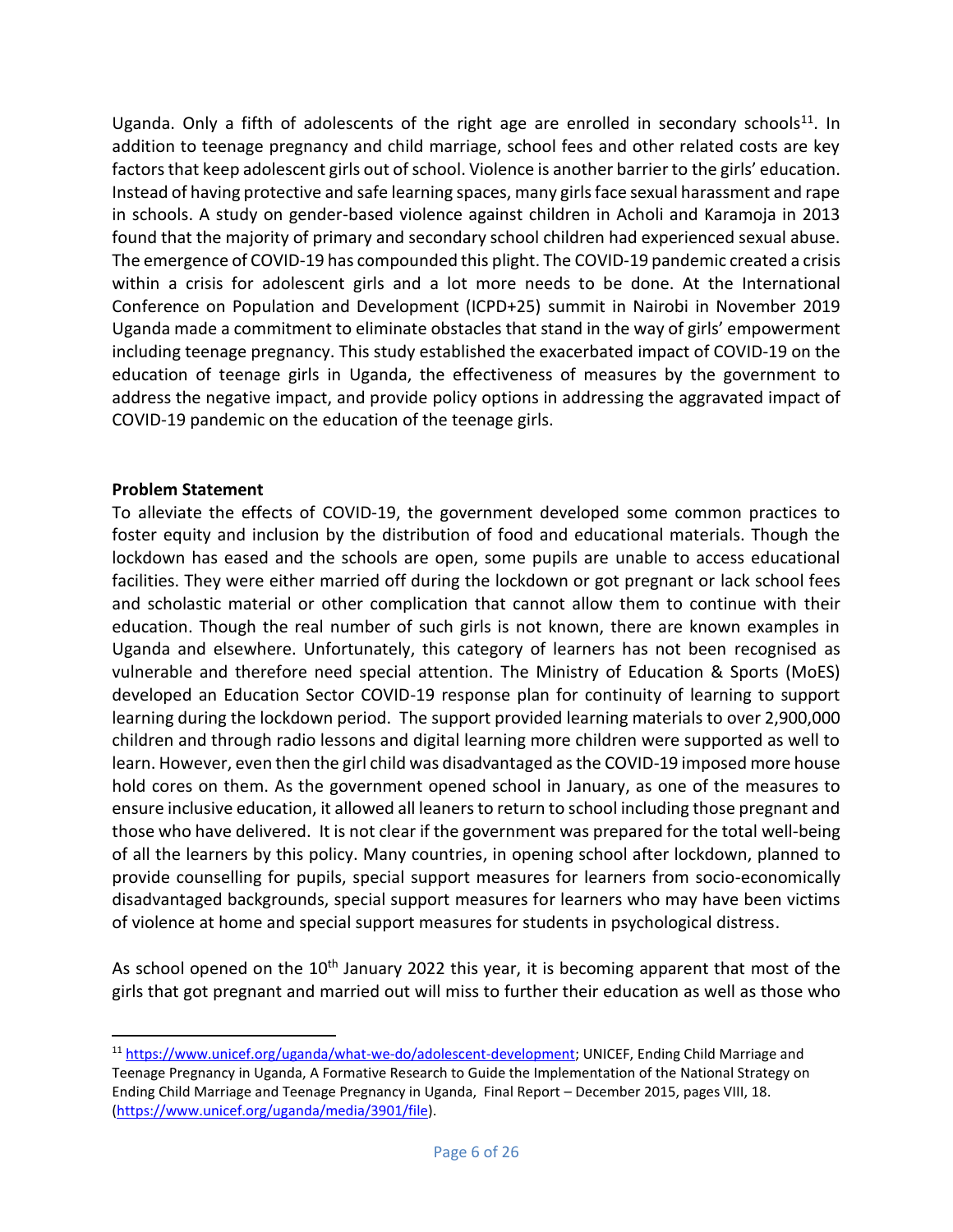have challenges with school fees. This phenomenon has direct effect on the realization of the global Sustainable Development Goals 4, 5 and 8; namely, quality education, gender equality, and decent work and economic growth respectively as the teenage girls are left out in the education which is paramount in reduction of vulnerability. The teenage girls out of school have also got negative impact on the realization of the National Development Plan, Uganda Vision 40, Affirmative Action, among other development policies in the country. Realizing Uganda's Vision 2040 requires among other things, investing in children's future through sustainable education. This cannot be achieved if so many girls affected by COVID-19 have their hope for education shut and will become peasant farmers. Therefore, this study is premised to provide policy options in empowering the girl child for national economic growth as well as realizing the global development agenda on women emancipation.

# <span id="page-6-0"></span>**Study Objectives**

The main objective of the study is to establish the exacerbated challenge posed on the education of the teenage girls due to the long closure of school as a means to curtail the spread of COVID-19 in Uganda. Specifically, the study focused on establishing the:

- Challenges posed by COVID-19 on the education of the teenage girls,
- **Practical measures by government to address the challenges, and**
- Generation of policy options.

The finding of the study is meant to be used by the partners to advocate for the education of the teenage girls whose education has been curtailed by the consequences of the measures of government to curb the spread of COVID-19 in Uganda.

#### **Justification of the Study**

The girl child is the most vulnerable and her education has been specifically challenged by the measures put in place by the government to curb the spread of the pandemic. It has been hardest for girls from low-income households and those in rural areas. Girls have faced threats including increases in child marriage, teenage or early pregnancy, and gender-based violence. Many girls were married off in exchange for money as a result of the economic effects of the pandemic on families. The increase in child marriage resulted in an increase in teenage or early pregnancy. There was also an increase in rape cases, which led to unwanted pregnancies, and survivors are more likely to drop out of school. This impact has been realised in many communities. Already UNESCO (2020) has reported that teenage pregnancy across sub-Saharan Africa increased by as much as 65% as a result of school closures due to the COVID-19 pandemic<sup>12</sup>.

The burden of household responsibilities grew heavier and their freedoms curtailed in line with gendered expectations about female behaviour and girls' vulnerability to sexual violence. Access

 $\overline{\phantom{a}}$ <sup>12</sup> UNESCO, Adolescent pregnancy threatens to block a million girls across sub-Saharan Africa from returning to school, [https://en.unesco.org/news/adolescent-pregnancy-threatens-block-million-girls-across-sub-saharan](https://en.unesco.org/news/adolescent-pregnancy-threatens-block-million-girls-across-sub-saharan-africa-returning-school)[africa-returning-school](https://en.unesco.org/news/adolescent-pregnancy-threatens-block-million-girls-across-sub-saharan-africa-returning-school)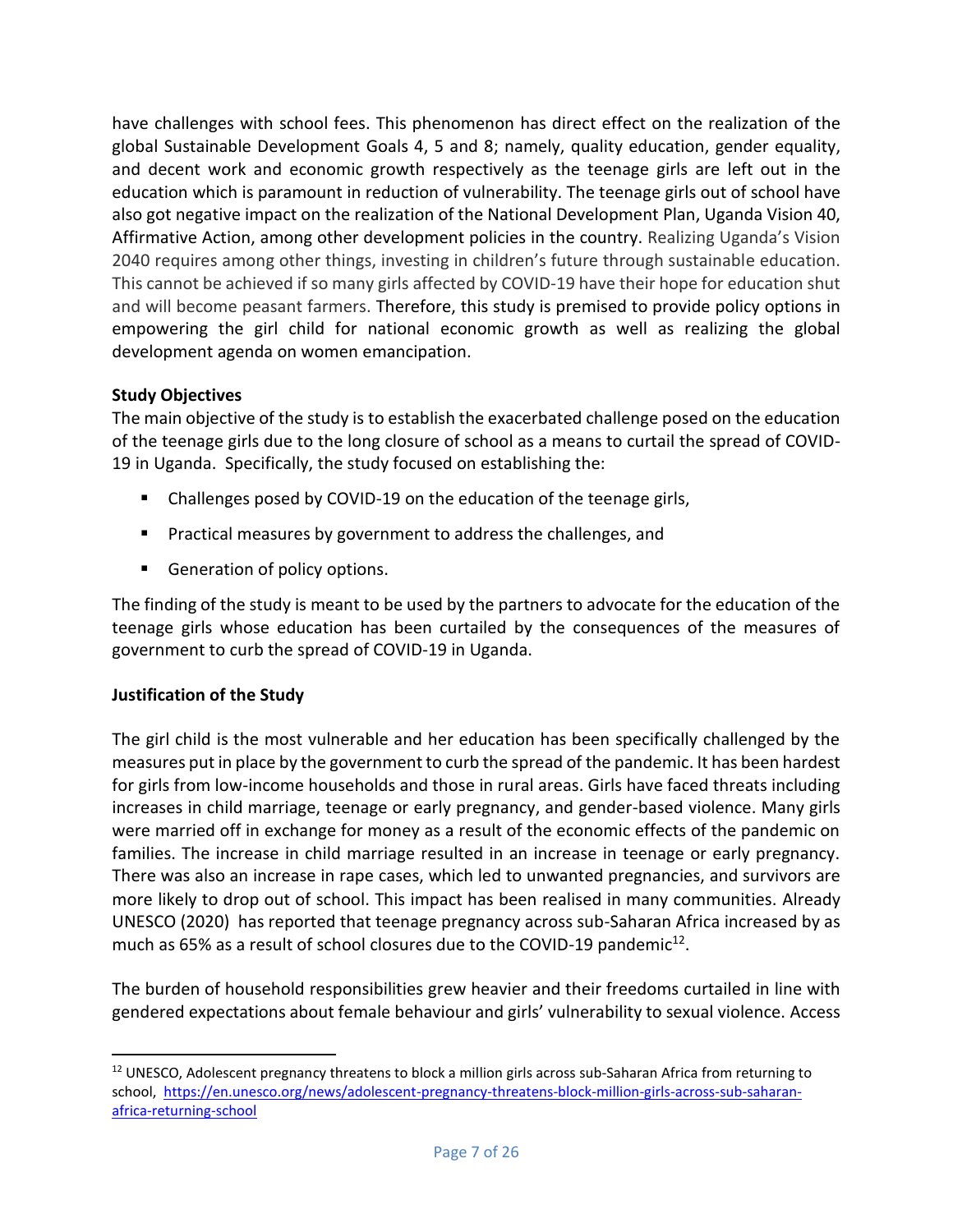to Sexual and reproductive services were highly compromised. As the teenage girls were confined at home in the lockdown, they were unable to leave home to seek safety from their abusers. In many communities, girls who have children as teenagers are seen and have to give up their education in order to take care of their children, while some are forcefully sent out of school.

Thus, the education emergency caused by the COVID pandemic could also roll back the progress that had been made to achieve gender equality in education. If not addressed, there will be a sharp increase in the number of girls who would not be able to have an education after the pandemic. As a country, Uganda must invest in the education and security of these teenage girls as resources for the future of this country and the world at large. This is what drives the future that is needed for the girls.

#### <span id="page-7-0"></span>**Study Methodology**

The study utilized purposive sampling technique to select the schools and participants for the study. The survey employed both qualitative and quantitative approach to ensure comprehensive understanding of the issue. The two approaches, enabled the research team explore in-depth the challenges posed by COVID-19 on the education of teenage girls in Uganda and determine the effectiveness of practical measures by the government to address the challenges. A total of 200 participants across the four ecclesiastical regions in Uganda were interviewed. These included: administrators of the primary schools, the teenage girls who did not returned to school, district education officials, teachers from the targeted schools, Senior woman teachers, community leaders and parents or guardians of the affected children. The study tools will include: Interview Guide (ID) and Focus Group Discussion Guide (FGD). A total of 12 Focus Group Discussions (FGDs) with community leaders were conducted, 12 interviews with head teachers, 12 interviews with senior woman teachers, 12 interviews with parents of affected children and 12 interviews with District education officials. Ethical protocols were upheld; moreover, to protect respondents' privacy and information obtained were anonymized. A total of 12 schools were visited in all the four regions of Uganda.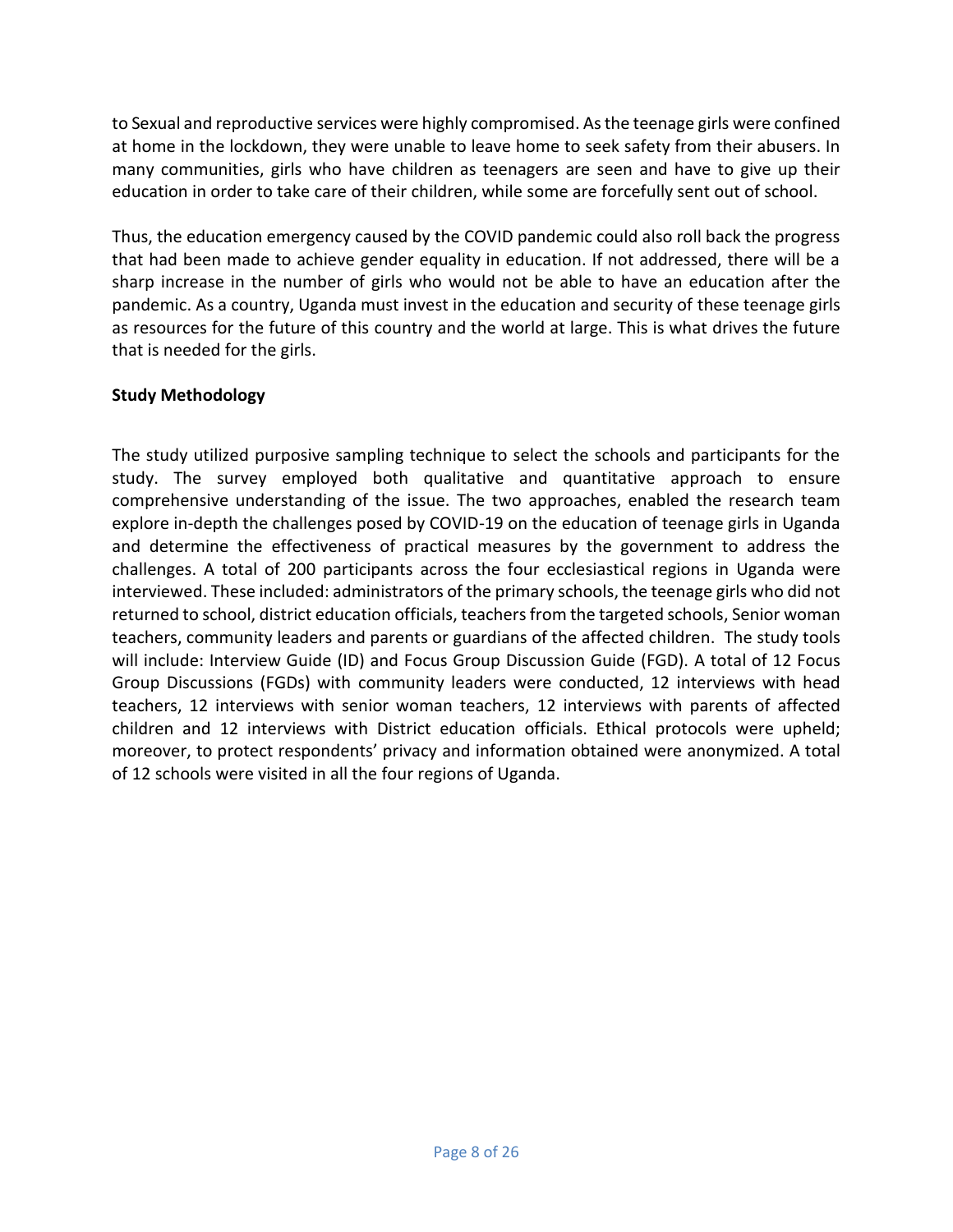# **Chapter Two**

# **The Findings of the Study**

<span id="page-8-1"></span><span id="page-8-0"></span>This chapter presents the findings and analysis of the study. Through 2020 and 2021, the COVID-19 pandemic led to prolonged school closures in Uganda. These closures exacerbated sexual and gender-based violence (SGBV) against girls. Lockdowns isolated some girls in close proximity to perpetrators within homes and neighbourhoods, and left them unable to access help. Moreover, financial burdens increased the pressure on girls to work in locations where the risk of SGBV is high. Cultural and social norms played their part, including through child marriage. Victim blaming and stigmatization were ubiquitous, and perpetrators rarely faced justice. *"Parents were not used to staying home with the children for such a long time and it was a challenge. They struggled to provide the essentials for the children since most were not working. There was lack of government social work support to engage these children with sensitization on social safeguards to support the parental roles",* FGD Katera village Sheema district.

#### <span id="page-8-2"></span>**Pregnancy and Early Marriages**

Uganda's main strategy for harnessing the Demographic Dividend (DD) is built around ensuring that the adolescents are healthy, properly educated and appropriately skilled to take up jobs that will be created in the economy as per the third National Development Plan (NDP III) programme lay out. The corner stone of this strategy is rapid fertility decline, arising mainly from young people delaying marriage and childbirth as they complete their education and build careers, which will trigger the age structure transformation and in turn effect harnessing of the Demographic Dividend. The surge in teenage pregnancy and early marriages brought about by the measures used to curb the spread of COVID-19 is a setback this strategy. The statistics from the 12 schools revealed that about 159 were either pregnant or married, out of which 107 account for pregnancy and 52 for marriage. On overage 13 girls were affected by either marriage or got pregnancy from the 12-schools visited during the period. There were no official statistics from the schools visited on the number of girls that got pregnant or married out, except for Oryang Primary School – Nebbi District. The respondents based their statistics on their contact with either the affected girls or parents. This requires a more comprehensive data to be collected otherwise the number is far higher.

| <b>No</b> | <b>Primary Schools</b>                 | Pregnancy   Marriage   Total |  |
|-----------|----------------------------------------|------------------------------|--|
|           | Oryang Primary School - Nebbi District | 69                           |  |
|           | Amen Primary school - Soroti District  |                              |  |

#### **Table 1: Pregnancy and Early Marriage Status**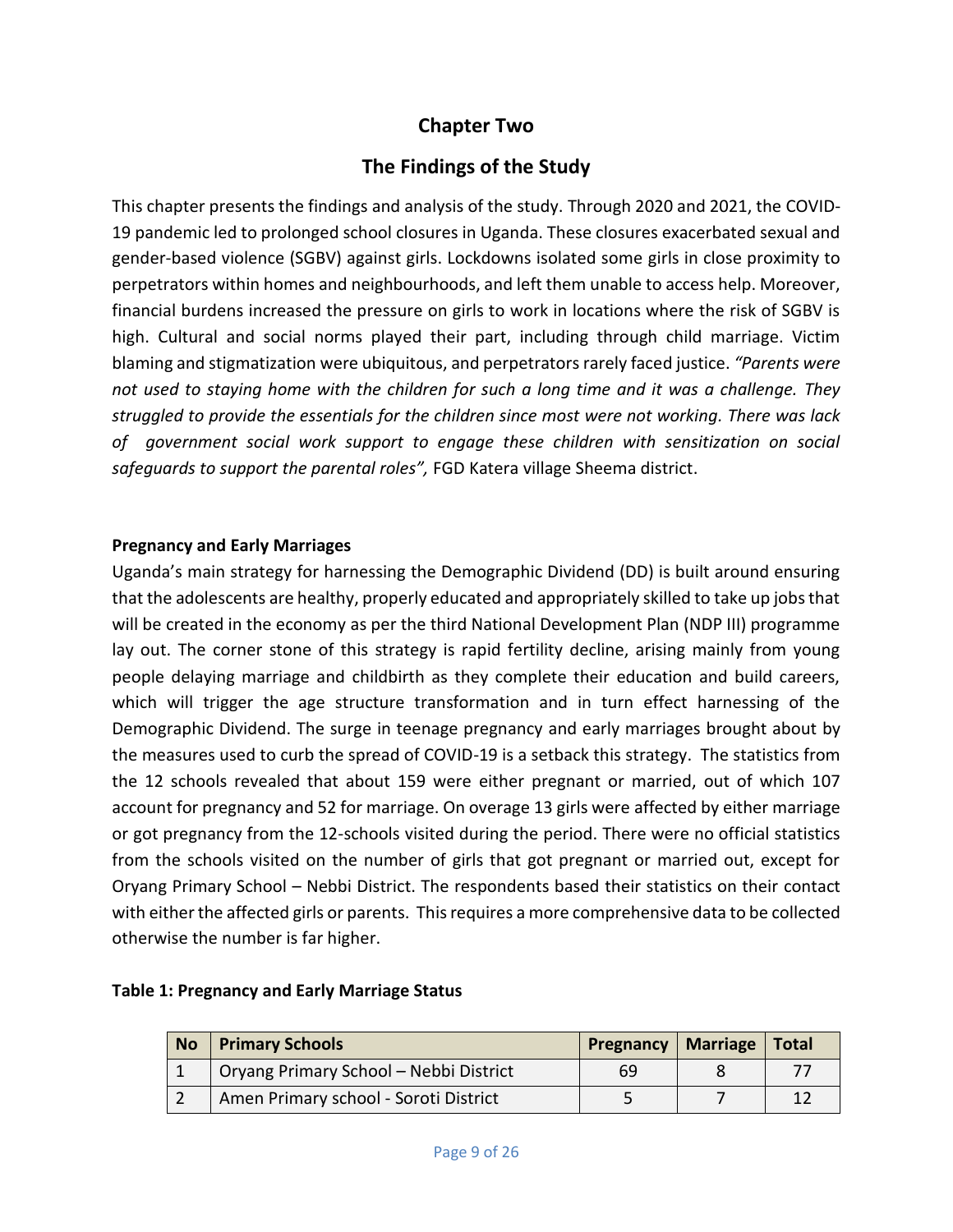| $\overline{3}$ | Muyebe Primary School - Kabale District      | 4             | 12            | 16  |
|----------------|----------------------------------------------|---------------|---------------|-----|
| 4              | Kasimeri Primary School - Moroto District    | $\mathcal{P}$ | $\mathcal{P}$ | 4   |
| 5              | Kawaaga Primary school- Kamuli – District    | 6             | 3             | 9   |
| 6              | Ober Primary School - Lira District          | 5             | 8             | 13  |
| 7              | TICAF primary school - Tororo District       | 1             |               | 1   |
| 8              | Agururu Primary School - Tororo District     | 1             |               | 1   |
| 9              | Kiso Katera Primary School - Sheema District |               |               |     |
| 10             | Bucuro Primary School - Gulu District        | 4             |               | 4   |
| 11             | Rushooka Central Primary School - Ntugamu    | 9             | 12            | 21  |
|                | <b>District</b>                              |               |               |     |
| 12             | St. Theresa Bunamwaya - Wakiso District      | 1             |               | 1   |
| <b>Total</b>   |                                              | 107           | 52            | 159 |

#### <span id="page-9-0"></span>**Enrolment status of Girls in Primary**

The statistics from the school Administration, Oryang Primary School – Nebbi District, indicate total enrolment of girls from P.3 – P.6 was 157 in 2020 out of which only 52 have returned in 2022 when government opened schools. It has got the highest number of pregnancies between March 2020 and January 2022. Out of the 69 pupils that got pregnant 54 delivered, while 15 were still carrying their pregnancy. The 54 who delivered are not willing to come back to school. They claimed that their parents were not supporting them and some had to struggle for themselves during the lockdown, while the parents claim that the children no longer listen to them. From the 157 girls in March 2020, the school management does not know the whereabout of 28 of the girls. They might have either changed schools, got married or stayed home for various reason. Generally, the situation in Nebbi district is alarming. However, this does not mean that the number of the girls are lower when the school opened in 2022. On the contrary there is fair enrolment in all the schools visited.

|  |  | Table 2: Girls Enrolment 2020, 2022 |  |  |
|--|--|-------------------------------------|--|--|
|--|--|-------------------------------------|--|--|

| <b>No</b>      | <b>School</b>                             | Year           | Year           |
|----------------|-------------------------------------------|----------------|----------------|
|                |                                           | 2020           | 2022           |
| $\mathbf{1}$   | Oryang Primary School - Nebbi District    | 157 (P3-P7)    | 138 (P3-P7)    |
| $\overline{2}$ | Amen Primary school - Soroti District     | 563            | 600            |
| $\overline{3}$ | Muyebe Primary School - Kabale District   | 138            | 134            |
| $\overline{4}$ | Kasimeri Primary School - Moroto District | 882            | 864            |
| 5 <sup>1</sup> | Kawaaga Primary school- Kamuli - District | 220            | 230            |
| 6              | Ober Primary School - Lira District       | 198            | 196            |
| 7              | TICAF primary school - Tororo District    | $150(P.5-P.7)$ | $130(P.5-P.7)$ |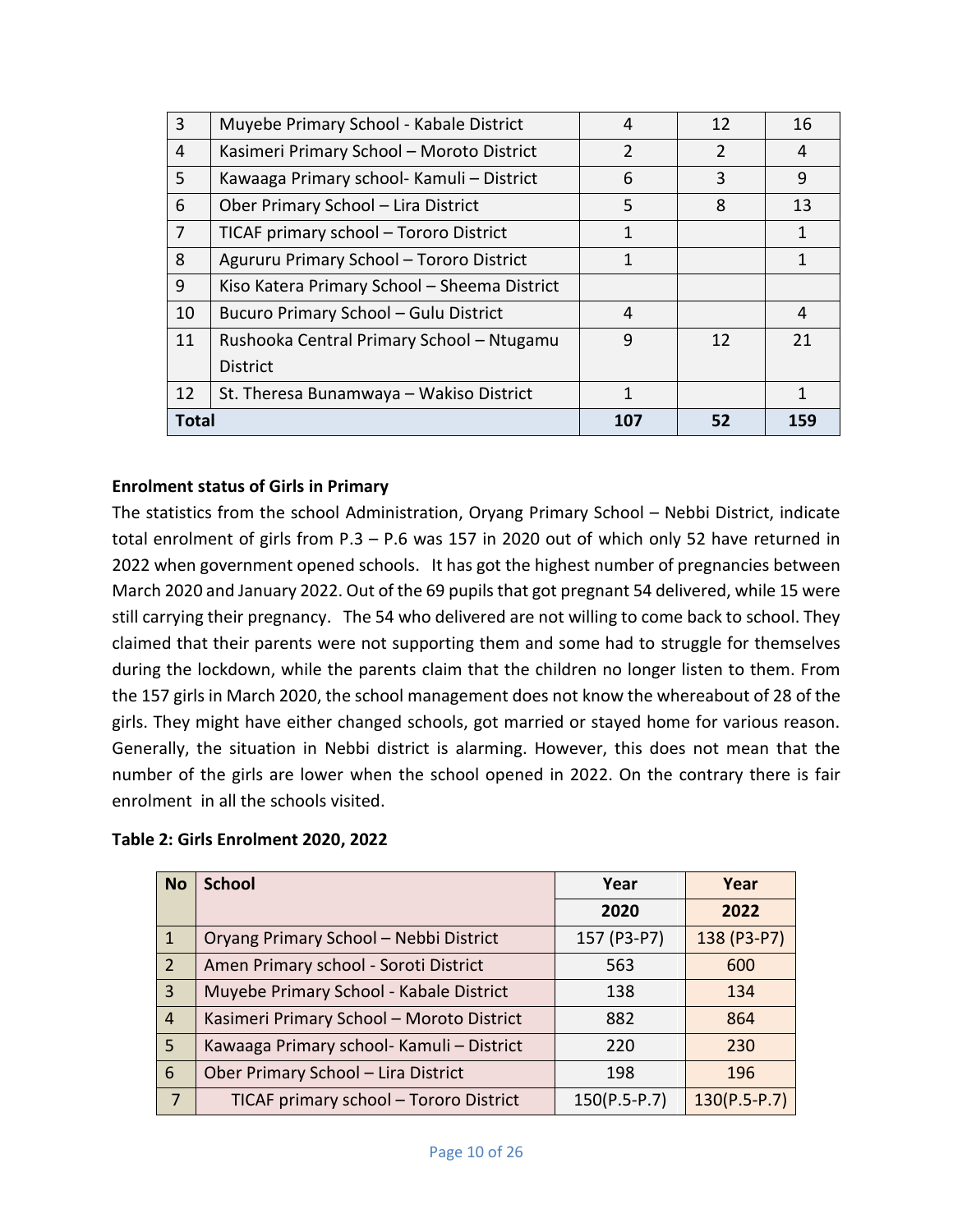| -8 | Agururu Primary School - Tororo District     |                |                |
|----|----------------------------------------------|----------------|----------------|
| 9  | Kiso Katera Primary School - Sheema District | 207            | 229            |
| 10 | <b>Bucuro Primary School - Gulu District</b> | 202            | 204            |
| 11 | Rushooka Central Primary School - Ntugamu    | 187            | 150            |
|    | <b>District</b>                              |                |                |
| 12 | St. Theresa Bunamwaya - Wakiso District      | $107(P.5-P.7)$ | $112(P.5-P.7)$ |

However, the enrolment is higher in the lower classes than the higher classes considering the statistic from Oryang Primary School: Primary one 120, Primary two 63, Primary three 32, Primary four 56, Primary five 33, Primary six 8, and Primary seven 9 totalling to 320 pupils. Therefore, total enrolment for 2022 in completion classes P6 and P7 is **2.5%** and **2.8%** respectively. This shows that the completion rate of the teenage girls is very low, an indication of a significant challenge in the retention of the girl child at higher primary level.

## <span id="page-10-0"></span>**Return to School by the Affected Girls**

 $\overline{\phantom{a}}$ 

Although the government permitted the girls who got pregnant during the lockdown to return to school, some did not return due to various reasons. The major reason for the affected girls not returning to school was pregnancy as expressed by 32% of the respondents. The pregnancy was disturbing for some of them. The Pregnancy age was so disturbing that, Senior Woman Teacher, Apio Jenifer in Ober Primary School could not avoid lamenting that, "*Even a P.2 pupil got pregnant in our school here".* On the other hand, those who had already given birth were also overwhelmed with the family responsibilities, while those still carrying pregnancy were shy to sit with their fellow pupils. Furthermore, some parents stopped supporting the girls upon getting pregnant. *"For some, when they became pregnant, their parents abandoned supporting them in school; others feel shy to face their fellow pupils and those who have given birth have the responsibility of looking after their babies",* Balekere Robert – Headteacher Kawaaga Primary School – Kamuli District explained.

Early marriage counted for the second reason for the failure of the girl returning to school in January. It was noted by 25% of the respondents that lockdown compounded the economic hardships in most families. Therefore, early marriage became a source of income to some parents. *"Poverty made some parents to marry off their daughter to get resources*", Mr. Omara Djegeti Orech, Senior Education Officer – Lira District confirmed. On the other hand, some of them got tired of staying with their parents and ended up getting married<sup>13</sup>. The participants from FGD Lulikoyo village – Tororo had this to say, *"Some girls have decided to get married instead of going back to school, others have got something to do where they are able to earn daily. Others were taken up by village activities".*

 $<sup>13</sup>$  In this study, the responds refer to marriage as a man and woman living as husband and wife.</sup>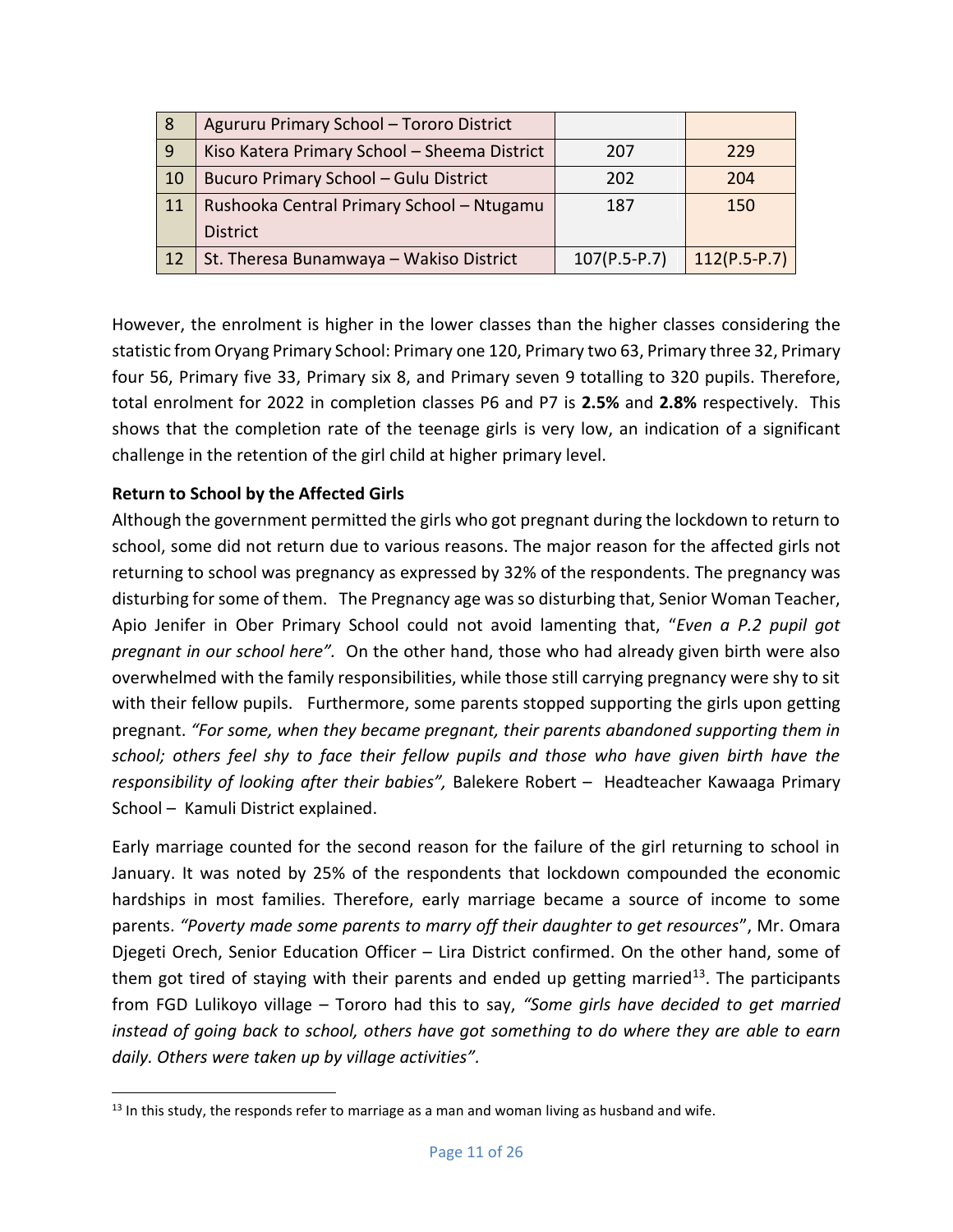The respondents alluded to Poverty as the third reason for the affected girls' failure to return to school. COVID-19 increased the already bad situation in the families. *"Some parents failed to take their children back to school due to poverty created by COVID-19 lock down"* Mr. Omara Djegeti Orech, Senior Education Officer – Lira District. *"Many parents are too poor to afford scholastic materials"* FGD Butalega 1 village – Kamuli. However, it was also noted that, some parents used the lockdown as an opportunity for them not to pay school fees for their children, especially the girl child. Even before the outbreak of COVID-19 some of the teenage girls' pupils were already having the challenge with scholastics and hygienic materials.

Another setback to the return of the girls to school was loss of parents or Caretaker. Some girls became orphans during lockdown leaving them with no one to pay their fees. Some of the parents died due to COVID-19 leaving pupils with no one to pay the school fees. Age also was highlighted as one of the setbacks. Some parents felt their girls had out grown primary level. *"Some parents stopped their girls from returning to school claiming they were too old to be in primary level"*, Nyafwono Joyce Senior woman teacher – TICAF primary school – Tororo. Similarly, some of the girls themselves felt out of age for primary education. *"Some girls found themselves grownup for primary education and could not return back to school",* Headteacher- Amen Primary School-Soroti. *"When school opened in January 2022, not all the girls went back to school. Because some of them felt that they have over grown the classes they were in before the closure of the schools in 2020. Others just lost moral."* FGD Lulikoyo village – Tororo

Loss of interest in studies was also hindrance to their return to school. Some of the girls totally lost interest in studies as they stayed at home for long. *"Other girlslost interest in studies as some claim that they can no longer grasp anything and forgot what they had learnt due to the long period without studying",* Balekere Robert – Headteacher Kawaaga Primary School, Kamuli District. '*When school was opened in January, I had already delivered and felt that, it was no longer necessary to go back to school"* Kacwiny Parwoth Charity an 18 years P6 of Oryang Primary School.

The respondent also noted parental neglect as contributing factors for the failure. Some parents were negligent to take their girls back to school*. "It is negligence by their parents to support their education by not paying for their school fees and scholastic materials. Many parents of this community still don't consider girl child education as a serious matter and now given the poor financial state aggravated by COVID-19, many have neglected bringing back their girl children to school"*, Balekere Robert - Headteacher Kawaaga Primary School- Kamuli District. *"There are also those parents who have neglected bringing them back to school. They are neither pregnant nor married, but they are at home digging or selling items like tomatoes and sweet bananas in the trading centres. When I meet them, they tell me their fathers have refused to buy them books and uniforms"*, Senior woman teacher Kawaaga Primary School – Kamuli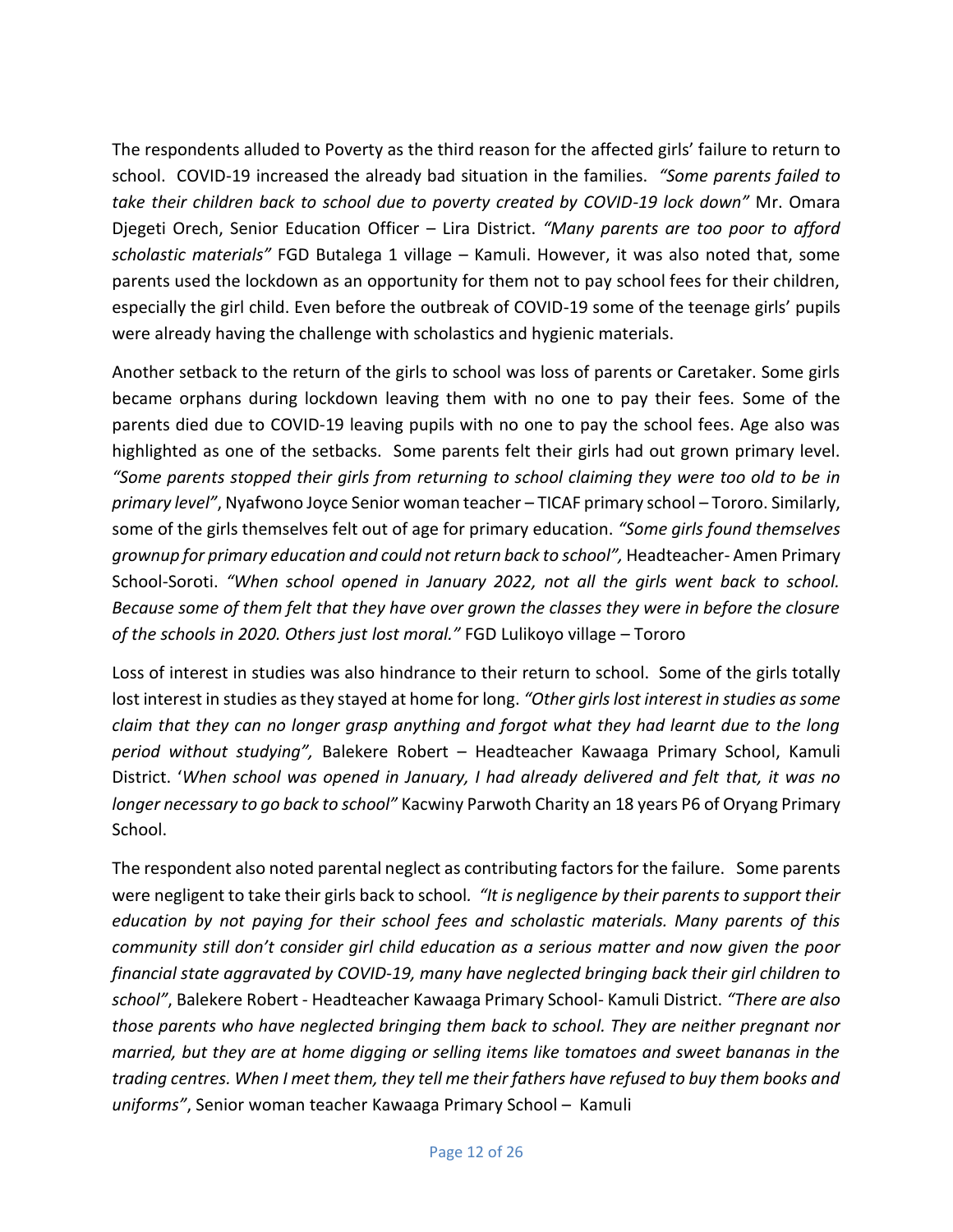



#### <span id="page-12-0"></span>**Perpetrators' Penalties**

The study revealed in some cases the perpetrators of early marriages and teenage pregnancy were held accountable, but to a large extent they were not penalized. According to the community leaders, Tororo district, only 20% of the perpetrators were held accountable. The penalties given to them included but not limited to: tasking them to take charge of the pregnancy and the baby, imprisonment for some time, forcing them to marry the teenage girls, and making them to commit to pay school fees for the teenager after giving birth. *"Some of the perpetrators were held accountable. They were forced to provide for the girls that got pregnant. Others were arrested and still in jail",* Nyafwono Joyce Senior woman teacher of TICAF primary school. Mulondo Simon Andrew, Education Officer Kamuli District added, *"Some of the perpetrators were reported to police and arrested. For example, in the Estate, the man who impregnated the 14 year-old girl was reported to police and arrested by the police in Kamuli and later taken to Kirinya".* However, penalties like forcing the perpetrators to marry the teenage girls were counterproductive because they might not have been ready for marriage as well as putting an end to the teenage girls' education. *"Some of the perpetrators were forced to marry the girls. This again brings another challenge as they were not prepared for marriage. So, the marriages are marred with: domestic violence, poverty, stress, etc",* Balekere Robert – Headteacher Kawaaga Primary School, Kamuli District lamented.

To a large extent most of the perpetrators were not held accountable. The study revealed that up to 80% of the perpetrators were not held accountable because of the following reasons: Both the girls and boy were regarded as children, COVID-19 restriction of movement, the boy and girl are of the same community and relationship and unity is paramount, consent of parent especially due to poverty, perpetrators connivence with the parents of the affected girls making it difficult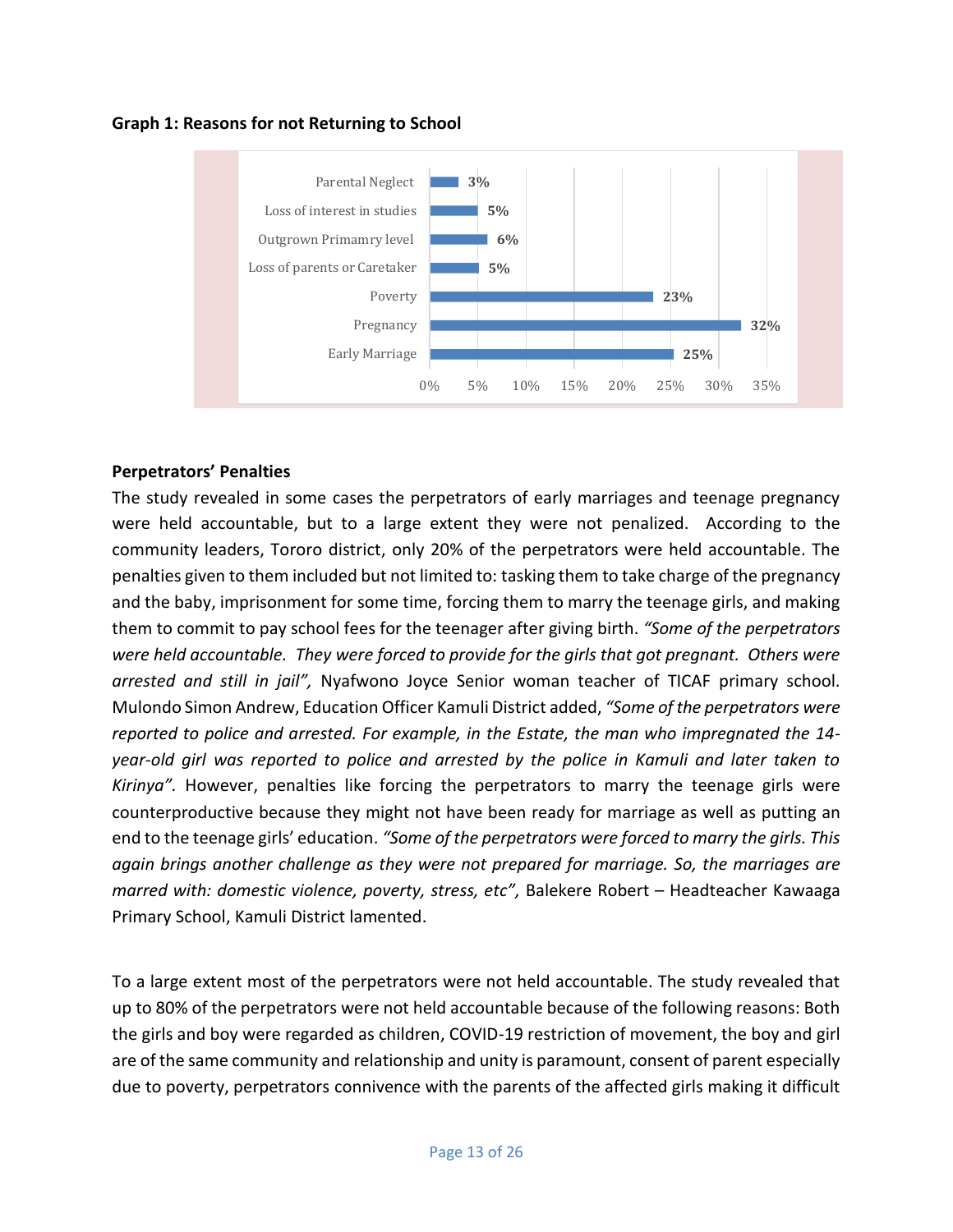for the case to come to public domain, perpetrators being casual workers from other districts, parents not reporting the cases, and perpetrators running way after realizing the crime he has committed. Poverty considerably, contributed to the negation between the perpetrators and the family of the girl. *"There was high level of poverty among most families during the lockdown. The parents decide to negotiate with the perpetrators to save themselves the trouble of treating and taking care of the pregnant girl and their children after giving birth" –* a teacher in Kawaaga primary school – Kamuli District explained. Similarly, in some cases, when the parents are interested in some income, they connive with the perpetrators who buy them off. In such instances it becomes difficult for the cases to come to public domain and for the authorities to hold the perpetrators accountable. According to Senior Education Officer – Tororo district, "*The perpetrators were not held accountable because parents negotiate for payment and perpetrators are set free. Other parents consider the relationship among community members so they let it go"*. Most perpetrators meet with the parents of the girls, negotiate the bride price and the girls are married off or agree to take care of the pregnancy. "One parent tried to sue the man who impregnated his daughter, took the case to police but later the accused paid 700 ug shillings and the parent agreed to give in the daughter for marriage", senior women teacher Kawaaga Primary school – Kamuli.

In Kamuli most of the girls got pregnant with sugarcane cutters casual workers. *"Most of the boys who impregnated our girls were strangers who had come to work in sugarcane plantations to cut sugarcane and when the work was done, they left and no one could trace where they live or came from. To make matter worse, the girls don't even know their real names, they used nick names like Rasta or one of their names. Therefore, it is difficult to find them and hold them accountable for the crimes they committed.* FGD Butalega 1 village – Kamuli. Some of the perpetrators were also members of the community, too young and friends to the affected girl's family. *"We didn't contact any authority because the boy is still young and also a son to our neighbour who is also our friend*", Athino Brende affected parent Amagoro village – Tororo District.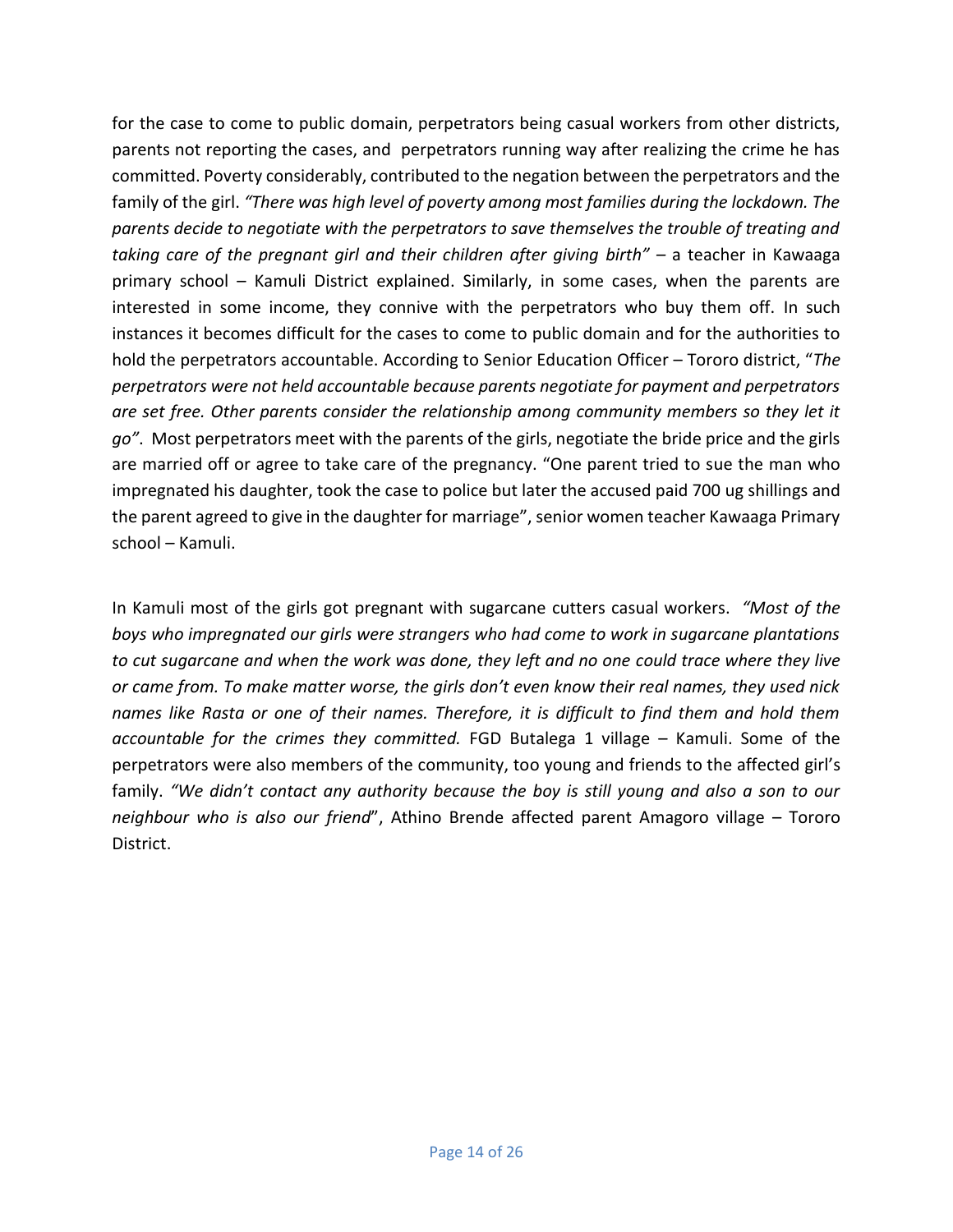#### <span id="page-14-0"></span>**The Plight of the Affected teenage girls**

The study revealed that the girls who got pregnant and those married out face domestic violence, poverty, rejection and stress. Most of the girls are staying with their parents and have become single mothers because the boys who made them pregnant have ran away*.* Some girls now have babies who don't have fathers to look after them, in other words, they are single teenage mothers. Majority of the girls lack basic needs as they are left on their own. *"As single teenage mother, I lack money to take care of my child and myself, especially when she is sick. We also lack money to take care of our basic needs. The father of the child does not help me"* Kacwinyparwoth 18 years – Nebbi district. Others could not deliver normally due to immature age for delivery. *"Some of the girls who got pregnant were operated and are more are likely to go through similar process in the future during child birth due to their age that is still so tender to give birth. For some girls, their babies died shortly after giving birth due to lack of enough care; some girls who gave birth did not even have breast milk to feed their babies because they are still too young by around 14 years. Some of the girls who had gotten married were later mistreated and they returned home where they are also neglected by their parents who are still angry with them"* FGD Butalega 1 village – Kamuli*.* As they are out of school, they experience psychological torture, self-regret, family neglect, and social isolation.

In case the affected girls fail to return to school completely, they are likely to live a life of very low standard without enough income to meet basic requirements. "*Many of those girls who got married, their marriage is likely to break up because they went in for something they were not ready for and lack knowledge to run it"* – Mulondo Simon Andrew, Education Officer Kamuli District. If they don't return to school completely, their journey of education ends and the prospects for better future is shattered. The only job opportunity in their docket will be casual labour. They will become child mothers and vulnerable definitely to contracting diseases like HIV Aids; poor future mothers who cannot support their children and may end up abandoning their children. *"There future will be bad because they are all dependents on parents. Even most of them got complications during delivery and some have turned to things like prostitution"*, Mr. Omara Djegeti Orech, Senior Education Officer – Lira District.

*"Those who went for early marriages will experience domestic violence because they joined something they are not yet mature and prepared for, they don't know how to go about the marital challenges that may come their way. Both the girls and their husbands will become tired of each other. Conflicts will emerge, hence resulting into domestic violence*", a teacher in Kawaaga primary school – Kamuli District explained. It will be hard for them to compete with their colleagues who remained at school and completed, because there are certain qualifications required for almost every well-paid job. *"Just of recent we received people who came to construct a pit latrine at the school and demanded that the one to cook for them must be able to speak English because they didn't know Lusoga and English was the only language and means of*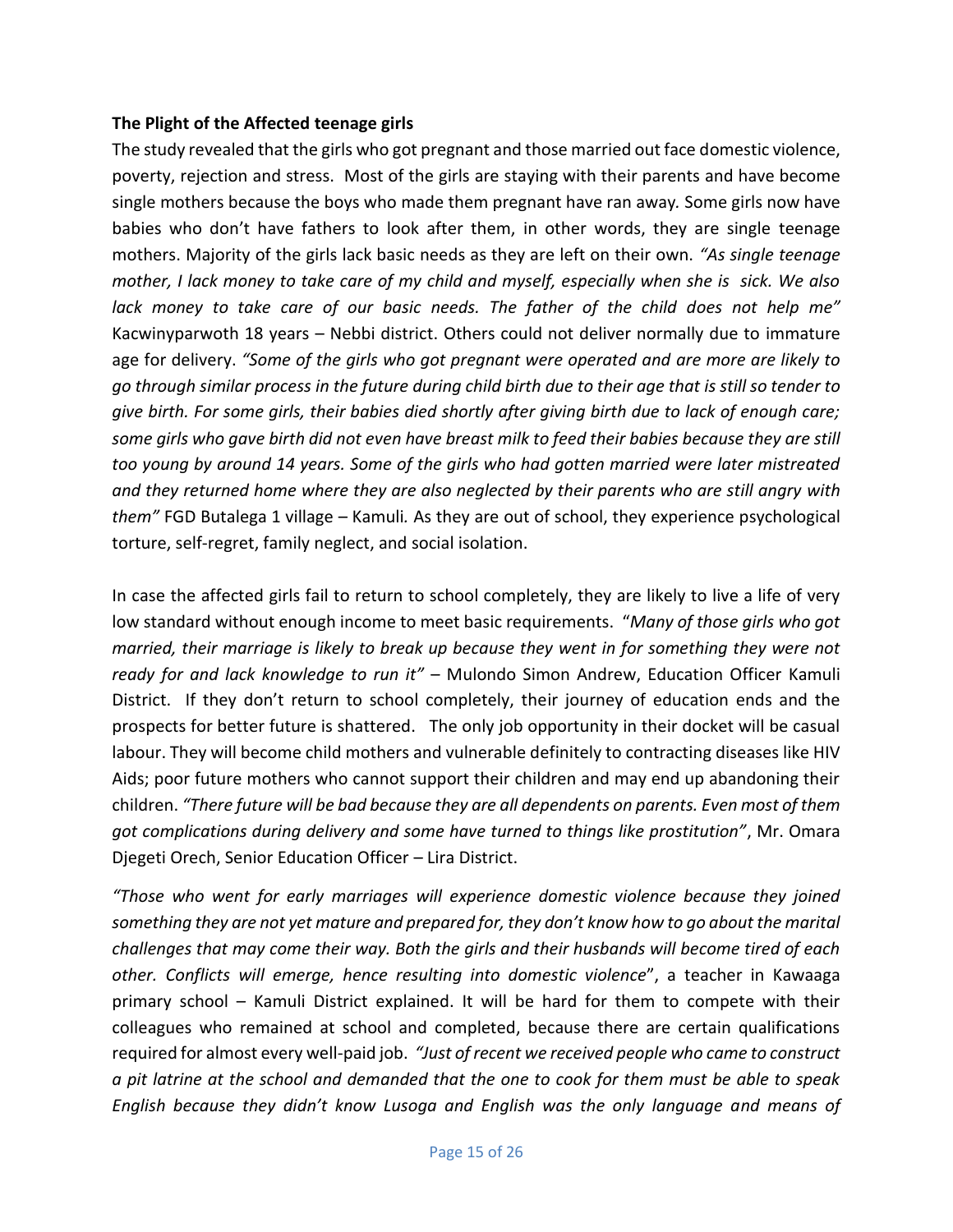*communication. Many people who had wished to take on the opportunity missed out because they could not speak English"*, FGD Kamuli. Their future is likely to be filled with regret for not continuing with studies. They will miss several opportunities due to lack of qualifications.

Some of the parents and the girls still think of future education. *"The future for Winnie is still promising as she still insists on going back to school after giving birth, and me, as her parent I am still willing to support her back to school any time she decides to. Her dream is to become a nurse and still have hope that she will cling on to it after giving birth*", Babiwemba Sylvia – Peasant Farmer Kamuli District. She dreams of going back to school and becoming a nurse. *"In future, I want to be a nurse. After giving birth, I will go back to school, sit for PLE, join secondary school, finish senior four and join nursing institute in Kamuli Town where I will become a nurse*". She is cognizant that if she does not go back to school she will suffer as her life will be miserable*. "I will suffer in future if I don't return to school. My dream of becoming a nurse will die and I will be a woman of no class and my husband will beat me"*, Namukose Winnie Kawaaga Primary School Kamuli District.

*On the other a hand some of the affected girls are no longer interested in formal education. "Talk to teenage girls who are now pregnant or gave birth, some of which are my daughters and they say they want to find other things to do like tailoring, hair platting, etc. In other words, they prefer vocational courses to regular studies, therefore, their dreams are in line with vocational studies" –* FGD – Soroti. *"My dream is that, government should bring for us programs that will enable us earn some money. I won't have a good future if I don't go back to school. But I don't see myself getting back to formal education. I need life skills to enable me earn my living",* Kwiyocwiny Parwoth 18 years – Nebbi district.

"There are also other children who still dream of becoming professionals like teachers, doctors etc. This is especially with children whose parents have failed to pay their school fees and buy scholastic materials due to financial constraints. They still hope to return to school and accomplish their studies once the financial situation becomes better" FGD Butalega 1 village – Kamuli

#### <span id="page-15-0"></span>**Government Policy Response**

As a policy, the government has allowed all children back to school, including teenage girls who are pregnant or gave birth. This has given chance to many teenage girls who would have dropped out of school at such lower levels to continue with studies. In the study districts, sensitization has been over radio and in public functions. "*As the office of the district education Officer, we have often carried out sensitization on media through radio talk shows and public functions*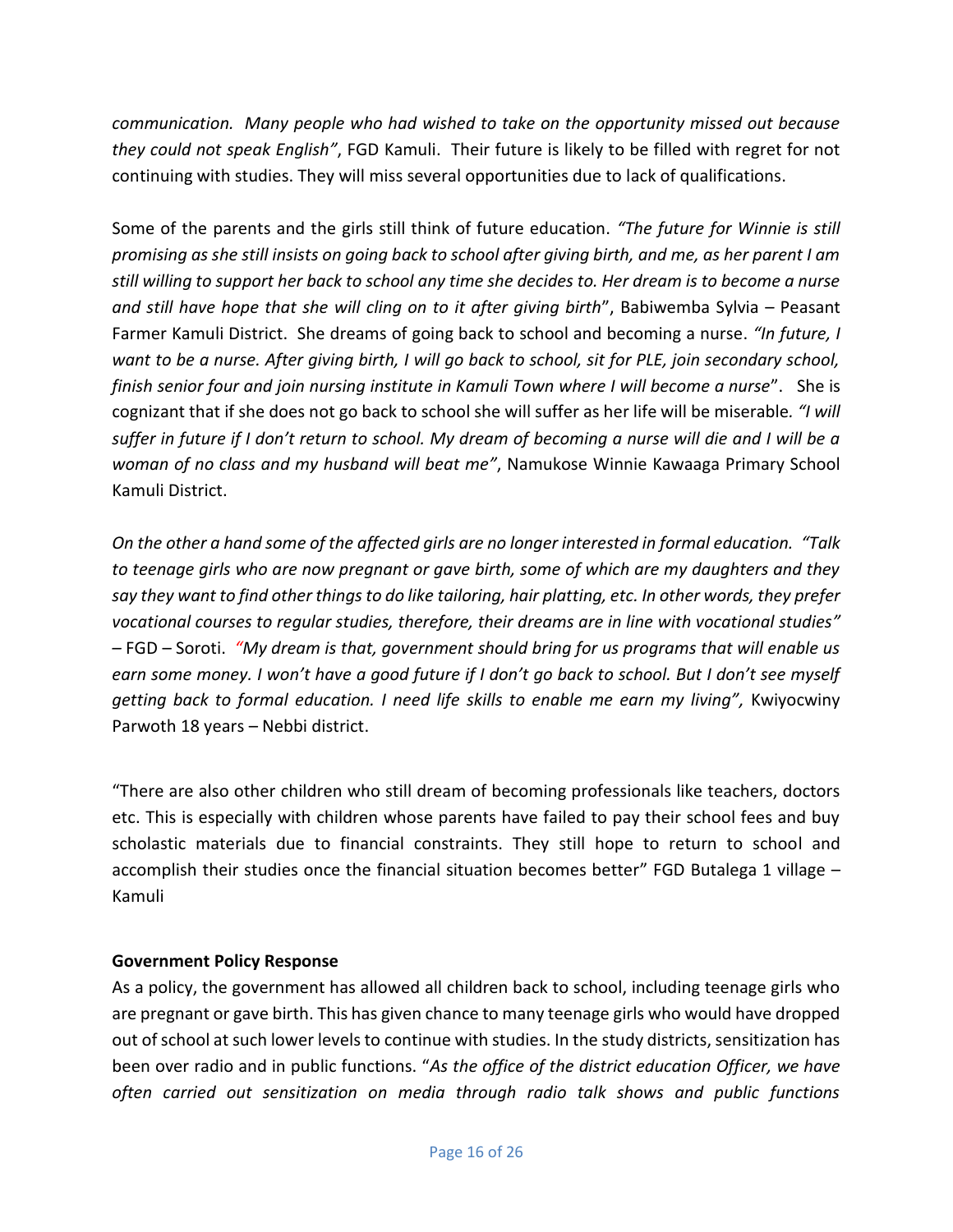*encouraging children and parents to take their children to school despite what they might have gone through the lockdown",* District Inspector of Schools Sheema. In other districts senior woman teachers were empowered to handle the teenagers who have stayed long out of school. "*Our department (DEO) have organized workshops, trained and empowered senior women teachers to be able to offer psycho-support to the teenagers who have returned to school after experiencing challenges of pregnancies, early marriage and other problems" –* Mulondo Simon Andrew, Education Officer Kamuli District explained. The respondents feel that, the policy is good as it aimed at making all the affected girls continue with their normal education. *"For the parents and girls who are embracing this policy, the affected teenage girls will complete their education and achieve their goals"*, Senior Education Officer – Tororo. "*There is need to reach out to all the affected girls to make sure they all go back to school and complete their studies and where force is needed it can be applied"*, he added.

Much as the respondents, appreciated the positive policy by the government, they noted the policy faces a number challenges as some of the girls who got pregnant were abandoned by their parents who stopped supporting them; others feel shy to face their fellow pupils in school and those who have given birth have the responsibility of taking care of their babies. *"I feel ashamed to go back to school and sit in the same class with those who are not pregnant, I fear that my fellow pupils at school will laugh at me because now the pregnancy can be seen in the uniform as its now 5 months. I want to go back to school after I give birth but now in my situation, I don't want to go back" –* Namukose Winnie, Kamuli District. *"To a large extent the measure is not helping because these girls need extra support from the school and the government of which very little assistance is given"*, a teacher in Ober Primary school, Lira District, explained.

Another challenge to the government is the lack of preparedness of the schools to handle such cases. The Study revealed that some of the schools are not prepared in handling the cases of breastfeeding mothers and as well as expectant mothers. *"The measure by the government might not be effective since most of our schools are not yet ready to handle such cases"* Eddie Assimwe Head Teacher Kiso Katera Primary School – Sheema District**.** No wonder that the affected kids are isolated or called names by fellow pupils. Most disturbing is that some of the respondents felt that allowing pregnant girls to study together with the rest will make the pupils think that getting pregnant during primary school education is normal.

Furthermore, the measures put in place lack clarity or strategy. Much as the girls were permitted to go back to school despite their conditions, the implementation of this was not clear. There are no guidelines on how these girls will be handled and what it entails for the school. This is the first time the schools are having pregnant mothers and breastfeeding mother studying together with other pupils. "The measures put by government may not work effectively because they are not clear", Teachers at Kiso-Katera Primary School – Sheema District decried.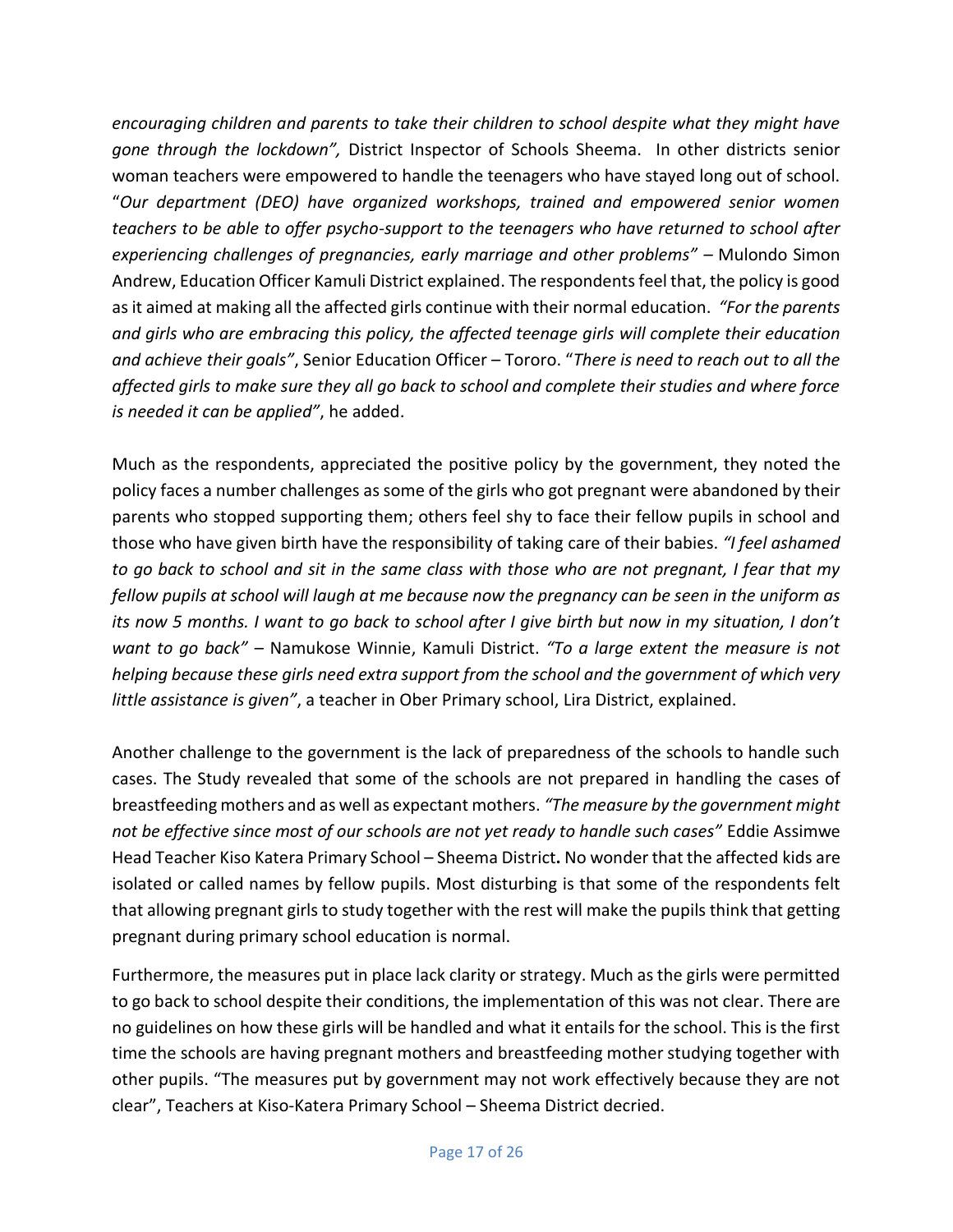Again, although the government has encouraged the parents to take their children back to school, some are very reluctant when it comes to providing scholastic materials and paying the small sum of school fees that they are asked to pay. *"Some parents up to now have refused to return their children, especially teenage girls back to school even when they are able to support them in school"*, the teacher at Kisoro Primary School added. Some parents in the community have refused to bring back their children to school by giving excuses that their children are now very dull to grasp anything in class after staying for so long without studying. "*The long period of the lockdown and their experiences of the pregnancies, child birth, marriage, etc. made them lose touch with studies"* FGD Butalega 1 village – Kamuli.

The respondents asserted that the positive government policy is also affected by health complications that emanate from pregnancy. *"…these girls have effects of pregnancy like vomiting which affects their concentration at school and remaining in the school environment"*, Among Phoebe warned. Babiwemba Sylvia – Peasant Farmer Kamuli District explained this dilemma: "*My daughter frequently falls sick because of the pregnancy at her age of only 16 years. She normally suffers from malaria and vomiting. There are times when she craves for things like fish, chicken and I don't have money to buy them"*.

There are also teenage girls who express loss of interest in studying specially those who gave birth. They are more interested in caring for their babies than returning to school. Therefore, despite the government initiative to allow them back to school and the willingness of their parents to pay school fees and provide scholastic material they are still not willing to return to school.

#### <span id="page-17-0"></span>**Respondents' Suggestions**

A question was posed to the respondents, to seek their views on how the teenage girl's education plight could be addressed since they lived with them and understand the issues. They alluded to many action-points that can be undertaken by the government to enable the affected girls redeem their future which was affected by the closure of schools in the bid to curtail the spread of COVID-19 in the country. Below are their suggestions:

Establishment of vocational schools for those who can longer continue with formal education. *"The governed should extend vocational services/training to our community to enable teenagers who feel they can no longer continue with regular schooling to learn some vocational skills like tailoring, hair plaiting, carpentry, construction, etc. Such skills will enable those teenagers to be in position to earn some income and survive in the competitive world"*, Headteacher Kawaaga Primary School – Kamuli District Appealed. "*Many of our daughters don't want to go back to school, they prefer doing other things like hair dressing, catering, tailoring, etc. Government*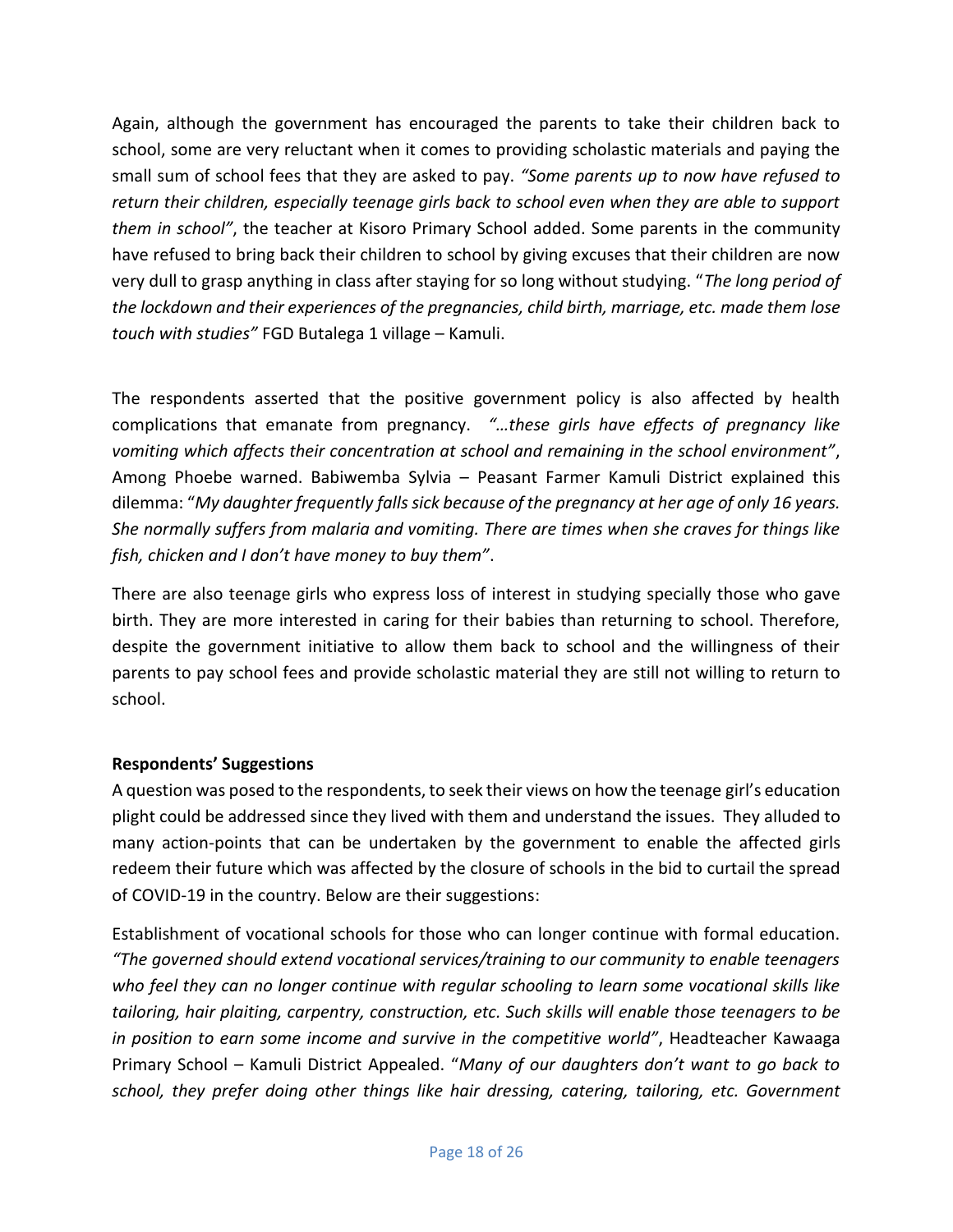*should therefore set up vocational institute that can offer vocational courses near or within our community", community leaders* FGD Butalega 1 village – Kamuli emphasized.

**Sensitisation at all levels.** They regarded community sensitisation critical at this stage and should be accompanied with home visitations and follow up. Parents should be sensitized on how to stay with and ensure these affected pupil's study and on the value of education. The parents and the teenage girls should be sensitized on the effect of early marriage and teenage pregnancy. Teachers should sensitize the pupils to avoid intimidating this kind of learners.

**Enforcement of the policy by the government***: "The government should tighten the law against parents who have deliberately neglected their children's education. Those who don't send their children to school and provide scholastic materials to be arrested and charged accordingly*", Mulondo Simon Andrew, Education Officer Kamuli District. More strict laws should be set to punish the perpetrators. In addition, *"the govt should introduce a policy whereby the local leaders can move home to home to force parents who have haven't taken back their children to schools to do so and support them where necessary"* Nyafwono Joyce Senior woman teacher of TICAF primary school.

**Perpetrators should be held accountable**: The government must act more than talking by ensuring tight enforcement of the law against the perpetrators and the parents who have reluctantly refused to take their children back to school. The Police and Gombolola Chiefs should move through sub counties and villages arresting parents with no proper reason for not sending their children of school going age to school.

**Poverty Reduction:** Some of the teenage girls were not able to go back to school due to poverty in their families. "Poverty has made many parents shy away from their responsibilities to cater for their children's education needs", a teacher in Kawaaga primary school – Kamuli. Government should in the short term provide incentives for the affected girls and in the long run improve on the household income through family friendly programs like the Parish model.

**Counselling and guidance**. There is need for continuous counselling and guidance for the affected. The domestic violence, rejection, isolation, delivery, etc at early age has far reaching negative impact on the girl child.

**Enrolment of Women teachers**: The government should enrol more female teachers to be allocated in village schools or hard to reach areas to help in addressing the issue of teenage girls in schools. It was noted that, some of the schools were not prepared for handling teenage mothers and expectant mothers.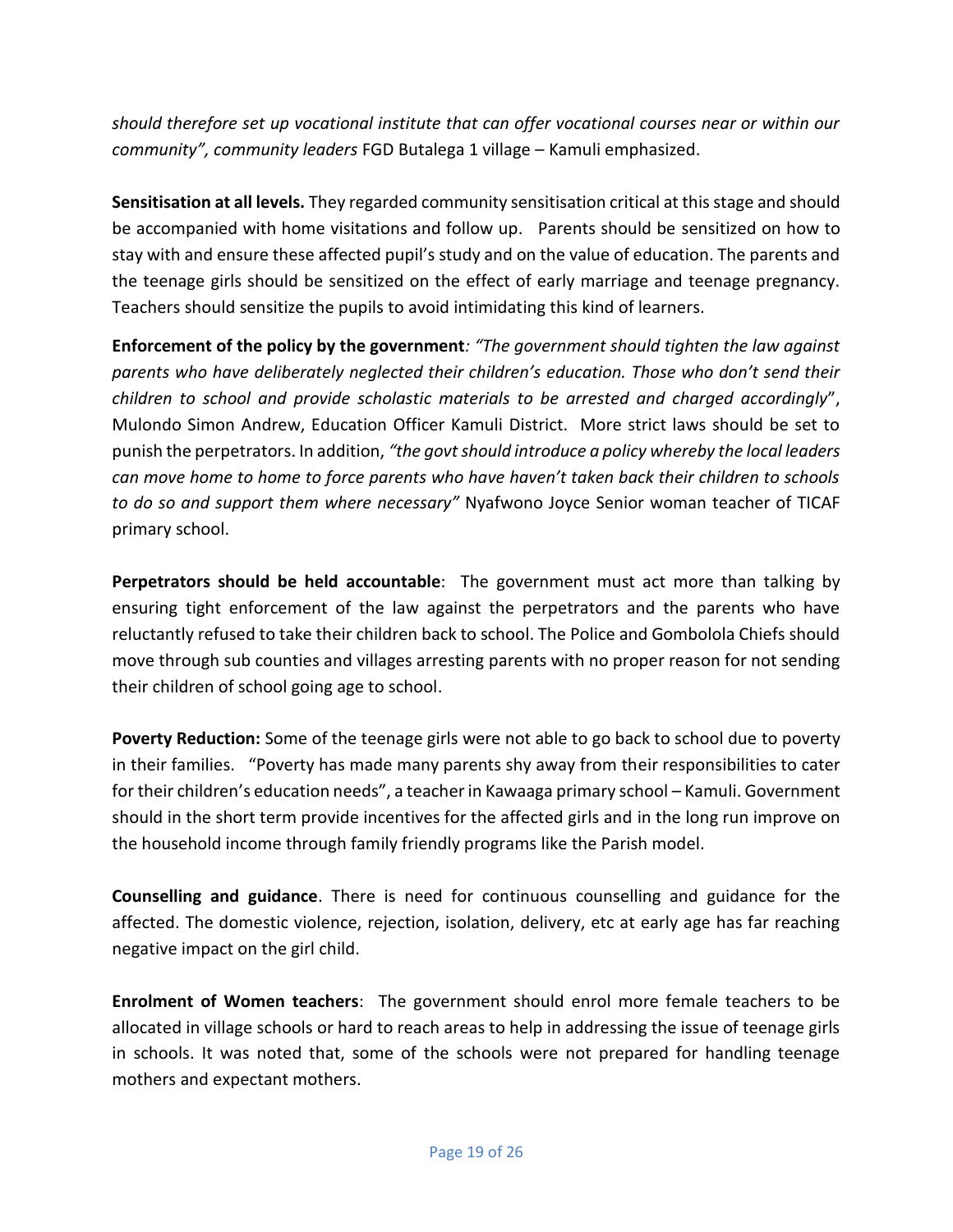**Education support to the vulnerable affected girls:** The government needs to assist with school fees and other school requirements to girls who had gotten married or pregnant still willing to go back to school yet their parents have given up on them or passed on.

**Collection of data on the affected girls:** There is need for comprehensive data on the number and status of the affected girls in the country. Government should come up with programs of intervening in the lives of such children after data collection. The government needs to get information from all the girls who were affected so that it helps them to get empowered through different programs like micro finance credit, payment of school fees and helping them to bring up their children so that when they return to school, they are not stressed about their children.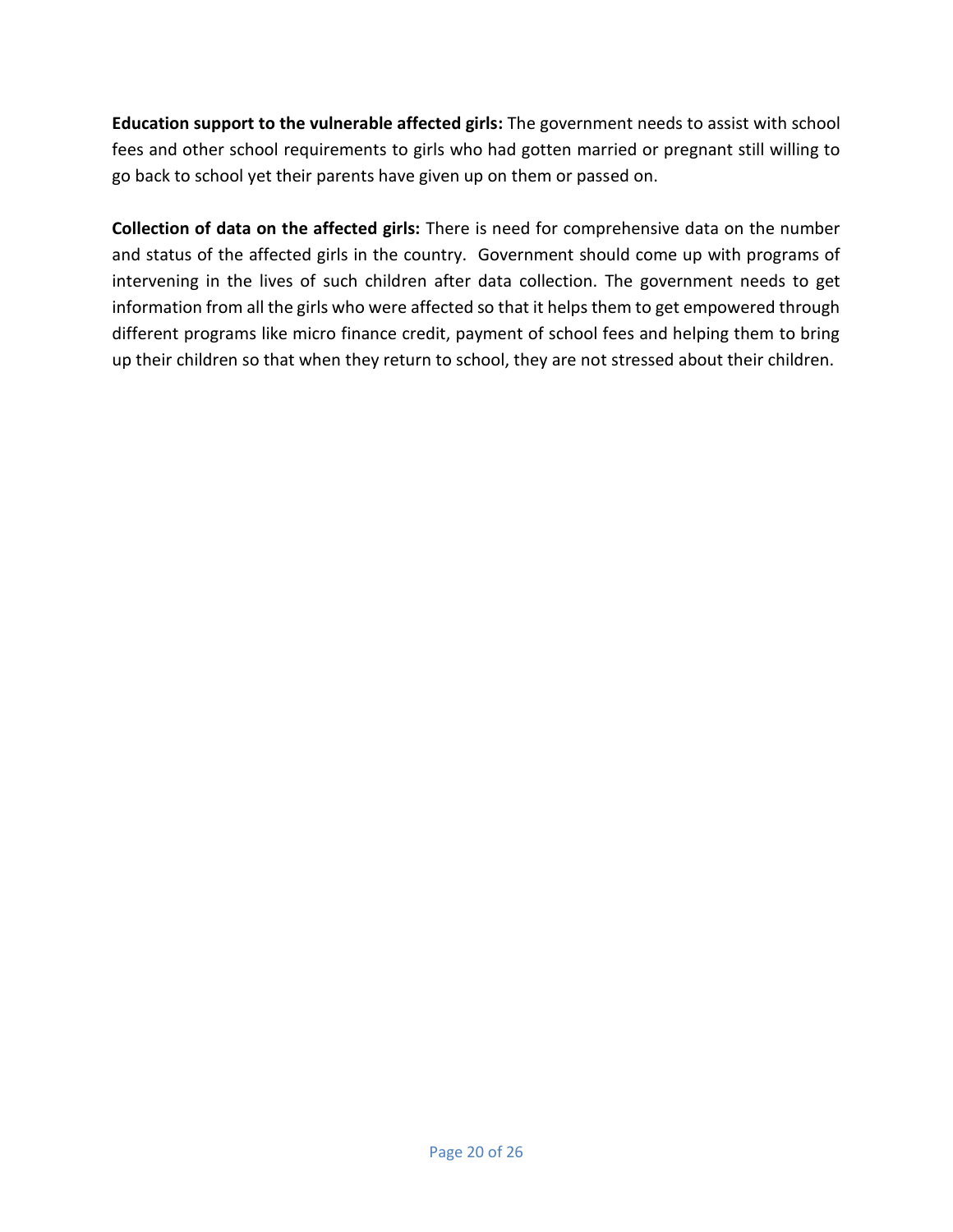# **Chapter Three**

# **Conclusion and Recommendations**

<span id="page-20-1"></span><span id="page-20-0"></span>Behind every school is a safe child, a learning child. When schools close, children are at risk with the marginalized ones paying a heavier price. Evidence shows that the children's numeracy and literacy levels fall with many facing the risk of never attending school again. There are other risks such as child labour, negative mental health, and sexual exploitation with many teenage girls becoming pregnant and victims of early marriages. The impact of the closure of schools on the teenage girls as a measure to prevent the spread of COVID-19 clearly confirmed the importance of school in the safety of the children as child abuse increased during the period at a record level.

The increase in teenage pregnancies and early marriages during the lockdown exposes the weaknesses of protective laws and institutions in Uganda. Apart from the suffering and the health risks, both mental and physical, teenage pregnancies and early marriages have long-term negative consequences for the victims and is socially detrimental. Teenage pregnancies and early marriages undermine the ability of the affected girls to return to school and complete their education. Lack of education reduces the capacity of women to earn a living, to act as community leaders, or to participate in political life, all of which have a negative impact on society and the economy. This is clear in the findings of the study as the majority of the affected girls in the targeted primary schools were not able to return to school. Moreover, some of those who returned had also challenges to remain in school. The pandemic exacerbated and made it ever more challenging to meet the significant and existing needs of teenage girls in the targeted schools. Government and stakeholders, must address the extreme additional impacts that the COVID-19 outbreak is having on these young girls, as well as continuing to address pre-existing challenges to ensure the needs and rights of these girls are met. Initial and remedial solutions may have their own hiccups and false starts but are urgently needed. The magnitude is so much that the government cannot afford the luxury of delay in this case.

Re-opening schools, while ensuring that no student is left behind requires strong partnerships between relevant ministries and state agencies responsible for equity and inclusion matters. Specialised agencies working on multiple areas are crucial actors in the design and implementation of school re-opening strategies. Such actors are important to strengthen coordination between different stakeholders while having a direct insight into teenage mothers' situation and needs in Uganda.

All learners "lost time" during the lockdowns and these learning losses might be severe. Whereas there were vulnerable groups before, lockdown itself created another group, the teenage mothers. However, educational gaps between vulnerable groups and others are likely to be exacerbated, generating higher dropouts, failures, absenteeism, etc. Furthermore, the long-term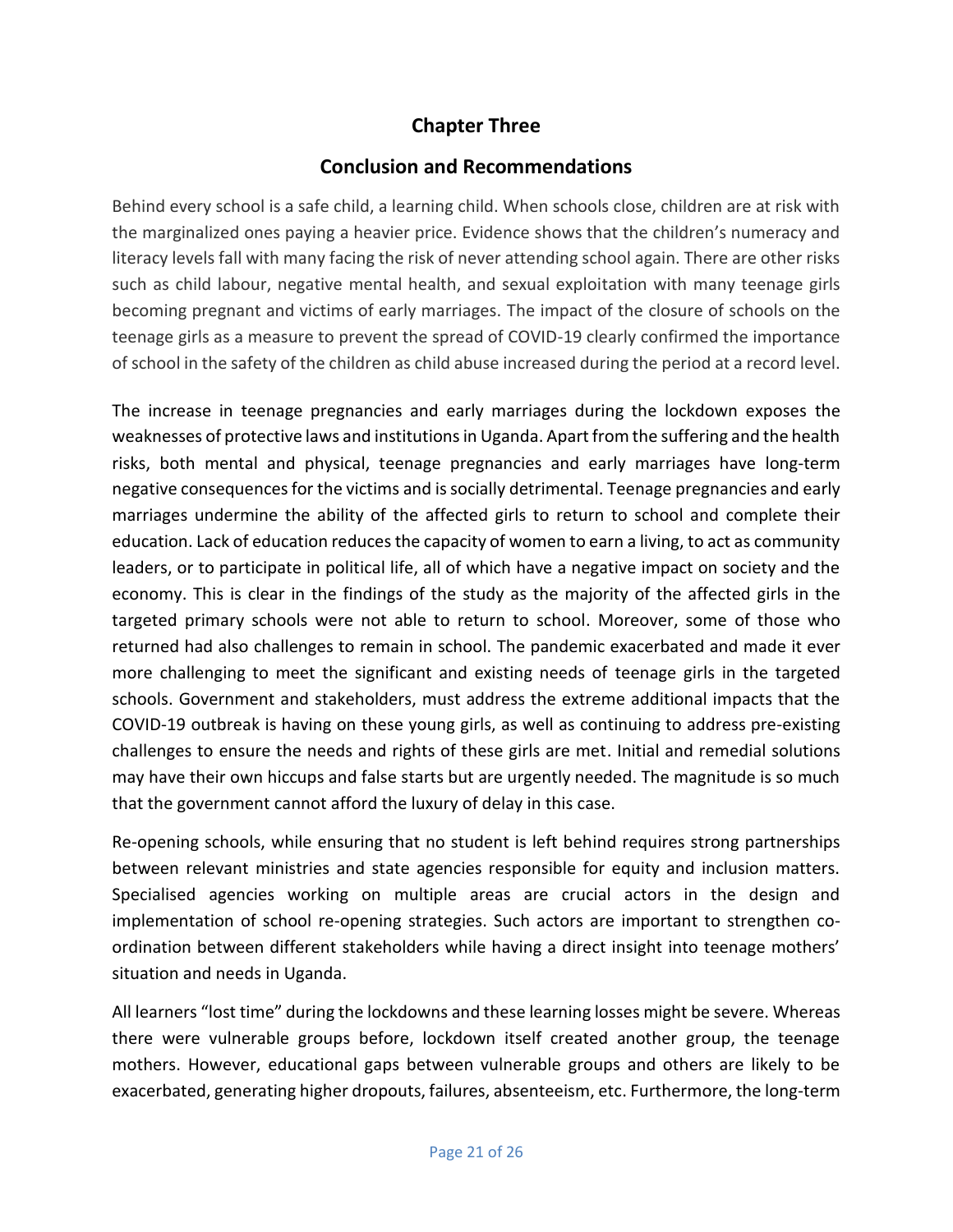social and emotional impacts on such learners may be the most lasting legacy of the COVID-19 crisis. As such, these groups need serious support and the support has to be clarified and strengthened as schools open in order to avoid lasting negative effects likely to generate both social exclusion and economic loss.

A holistic approach to inclusive education based on strong co-operation between different stakeholders that address learners' education as well as their needs and well-being is crucial. Considerable joint efforts by school leaders, teachers, parents, learners, educationalists, local government leaders, health care professionals, and communities are needed to (re-)create schools as safe, supportive and inclusive places for all learners.

A mix of mainstream policies to support all learners and targeted initiatives to respond to the special needs of vulnerable groups, including the teenage mothers, is needed in order to ensure that all learners have the same access to quality learning opportunities and feel that they belong to the school. Improving the access and the quality of remote learning as well as prioritizing the disadvantaged groups are a very important component.

## <span id="page-21-0"></span>**Recommendations**

The recommendations points out key action points that can be undertaken by various stakeholders in addressing the plight of the affected teenage girls.

# **Comprehensive data of the Affected Girls**

There is no comprehensive statistics on the number and situation of the affected teenage pregnant girls. Government should establish a comprehensive database on the affected girls which will require a targeted and disaggregated approach in responding to their present needs. This will enable the government to clarify and strengthen the support these affected girls needs in order to avoid lasting negative effects likely to generate both social exclusion and economic loss.

# **Enforcement of the policy on education**

It is important that the government take stringent measures against parents who deliberately neglect their children's education. Parents should be strongly urged to send their children to school and also provide scholastic materials as required. The government should act more than talking by ensuring tight enforcement of the law against the perpetrators and the parents who have reluctantly refused to take their children back to school. Punitive measure should only be taken against such parents if peaceful overtures have been ignored.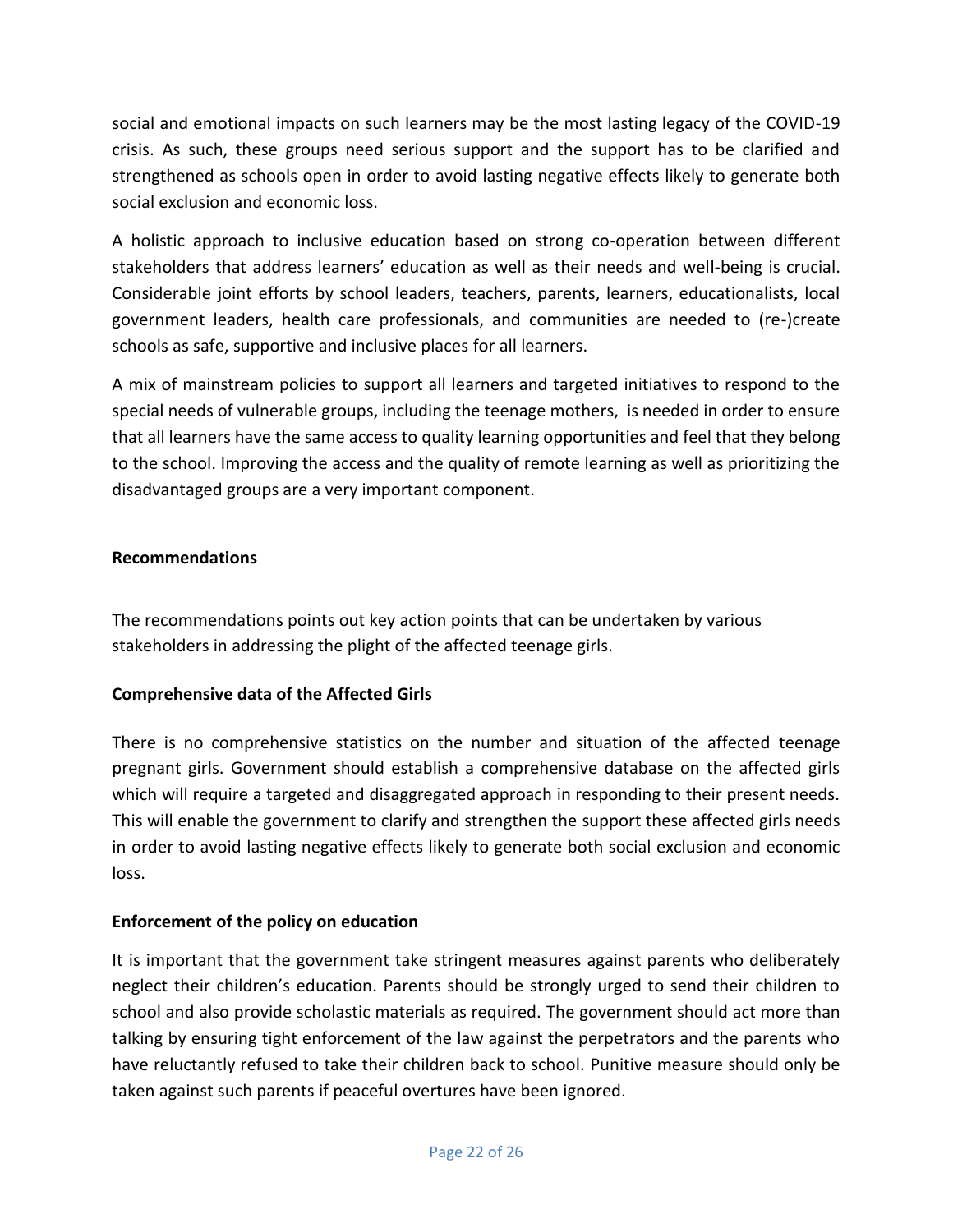#### **Promote anti-discrimination**

At the school levels, management should ensure compliance with anti-discrimination and even human rights policies and laws. They should encourage anti-bullying campaigns and addressing issues related to the stigmatisation of the affected teenage girls in their schools.

#### **Partnership among stakeholders**

Government should facilitate partnerships between different stakeholders to respond to the affected teenage girls' needs generally. This requires serious co-operation between political authorities and civil society generally. It should be recognised that grass-root associations are essential partners in reaching the vulnerable groups including the affected teenage girls in supporting them both financially and materially. This whole-school and whole-community approach facilitates communication and strong partnerships between schools on the one hand and the communities on the other. The policies to help the affected teenage girls need to be streamlined, in this case, they need to involve their families and communities in the design and implementation. This is to ensure the affected girls get the necessary education assistance to enable them return and remain in school.

#### **Encouraging return to school**

The affected teenage girls need to be encouraged to go back to school. In this regard, religious and cultural leaders also play critical role in shaping the narrative necessary to influence the return of the affected teenagers to school. They should use their influence to ensure that parents play their role of supporting their children. They should use their platforms to appeal to parents and guardians to do whatever it takes to ensure that those teenage girls that got pregnant return to and remain in school.

Government needs to sensitise the community on the importance of education and encouraging the parents to take back their affected girls to school. This can be done through radio programs, community dialogues, and radio and television adverts.

#### **Encouraging remaining in school**

For those who have returned to school, their absenteeism should be limited by introducing a system of incentives to promote attendance. This can be through subsidies (meals, transport, child help, etc.) to the affected girls. For those who have stayed at home for a long time, it is important to address the learning gaps where schools could be urged to help the affected teenage girls to catch up on missed learning. The catch-up accelerated programmes and other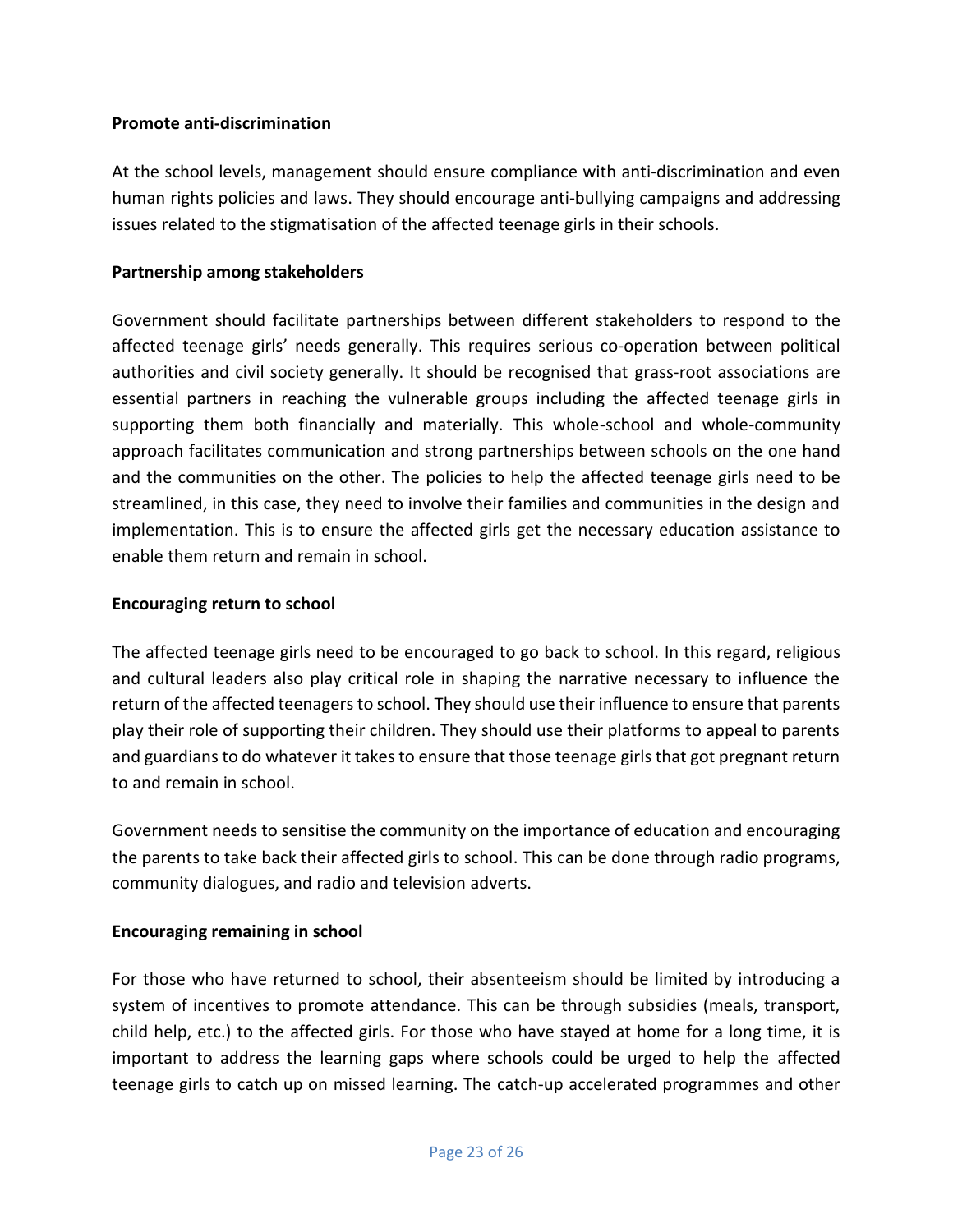practices might include among others after-school tutoring and peer-to-peer coaching initiatives as well as special after-school study classes.

Special attention should be paid to socio-economic and psychological well-being of the affected teenage girls. The teachers should be provided with guidelines and resources to support teenage girls' well-being. In this respect, the schools and authorities should provide equitable and inclusive access to extra services, free school meals and hygiene kits, extra grants and financial support, tuition waivers and cash transfer programmes. Policy makers should ensure that the affected girls get the necessary education assistance to enable them return and remain at school.

## **Empowering schools to support the affected girls**

The affected teenage girls need special attention. It is therefore important to facilitate ongoing communication with teachers and school leaders to better identify the affected teenage girls' challenges and needs. The teachers may need refresher courses on how to deal with this new phenomenon. It is therefore necessary to organise frequent seminars and workshops on 'socioemotional learning in times after the pandemic'.

#### **Address cultural challenges**

There are deeper structural cultural challenges that the country needs to deal with, such as child marriage, defilement, FGM, and gender issues. This is where the role of the religious and cultural leaders becomes very necessary. Teenage pregnancy and child marriages increased during the lockdown due to the economic hardships and the sudden paradigm shift of working conditions. Thus, the future of these girls and the whole society is uncertain. It's imperative to act, to take steps towards the imagined future. It is a generational call to ensure that a legacy, of creating a society that values all people regardless of gender, is set.

#### <span id="page-23-0"></span>**Delivery of education materials**

For those who cannot physically attend classes for one reason or another and yet interested in studying, government can partner with government to provide educational resources – laptops and internet access. Some sort of a scouts group mechanism, that allows delivery, can be implemented to allow them access the internet and/or hard copy lessons and tasks from schools. The deliveries of homework/assignments on paper to these pupils and the subsequent collection and return to the teachers should be organised. The pedagogical materials can be printed and distributed to them. teenage mothers in rural and disadvantaged areas and locations with a poor internet connection. This can be effected by the Ministry of education partnering with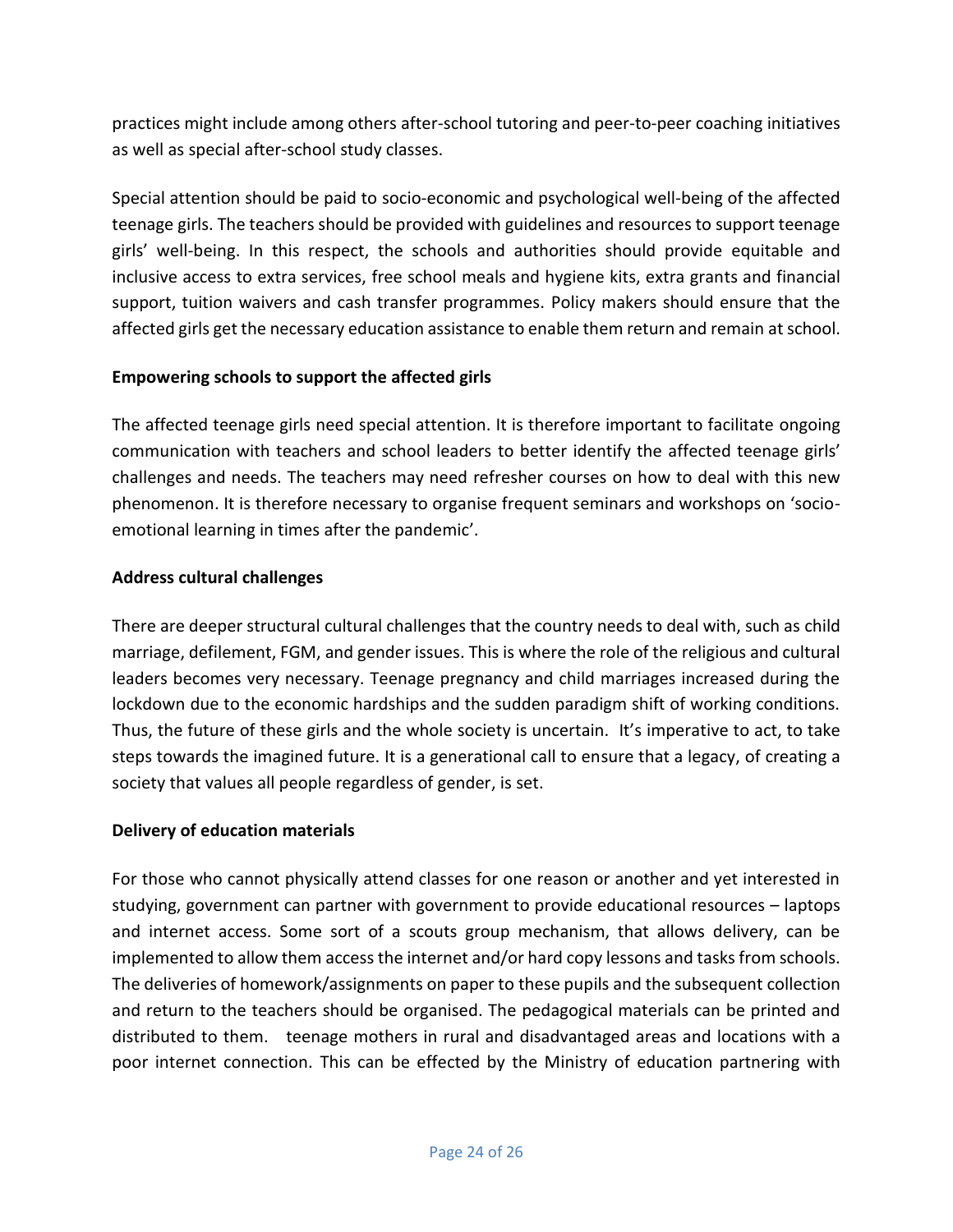private organisations, civil society organisations and transport companies to distribute the materials needed by the affected teenage.

#### **Enrolment of Women teachers**

The government should enrol more female teachers to be allocated in village schools or hard to reach primary schools to help in addressing the issue of teenage girls in schools. It was noted that, some of the schools were not prepared for handling teenage mothers and expectant teenagers. Moreover, some of the schools completely lack the senior woman teacher.

# **Establishment of vocational schools**

Some of the affected teenage girls may never go back to school and yet are interested in lifeskill training to enable them become self-reliant in managing their families. The Government should establish vocational schools and skill-acquisition centre. Already the parish development model is suitable for this initiative.

## **Encouraging monitoring and evaluation**

Monitoring and evaluation initiatives need to be conducted at different levels and will be key to support the affected girls in returning to and remaining in school. At the school level, it will be important for the educational staff to identify the affected girls and understand the challenges they face. This implies training, mainly for teachers, on how to monitor the pupils most in need, implement more individualised approach to help them catchup based on their individual situation.